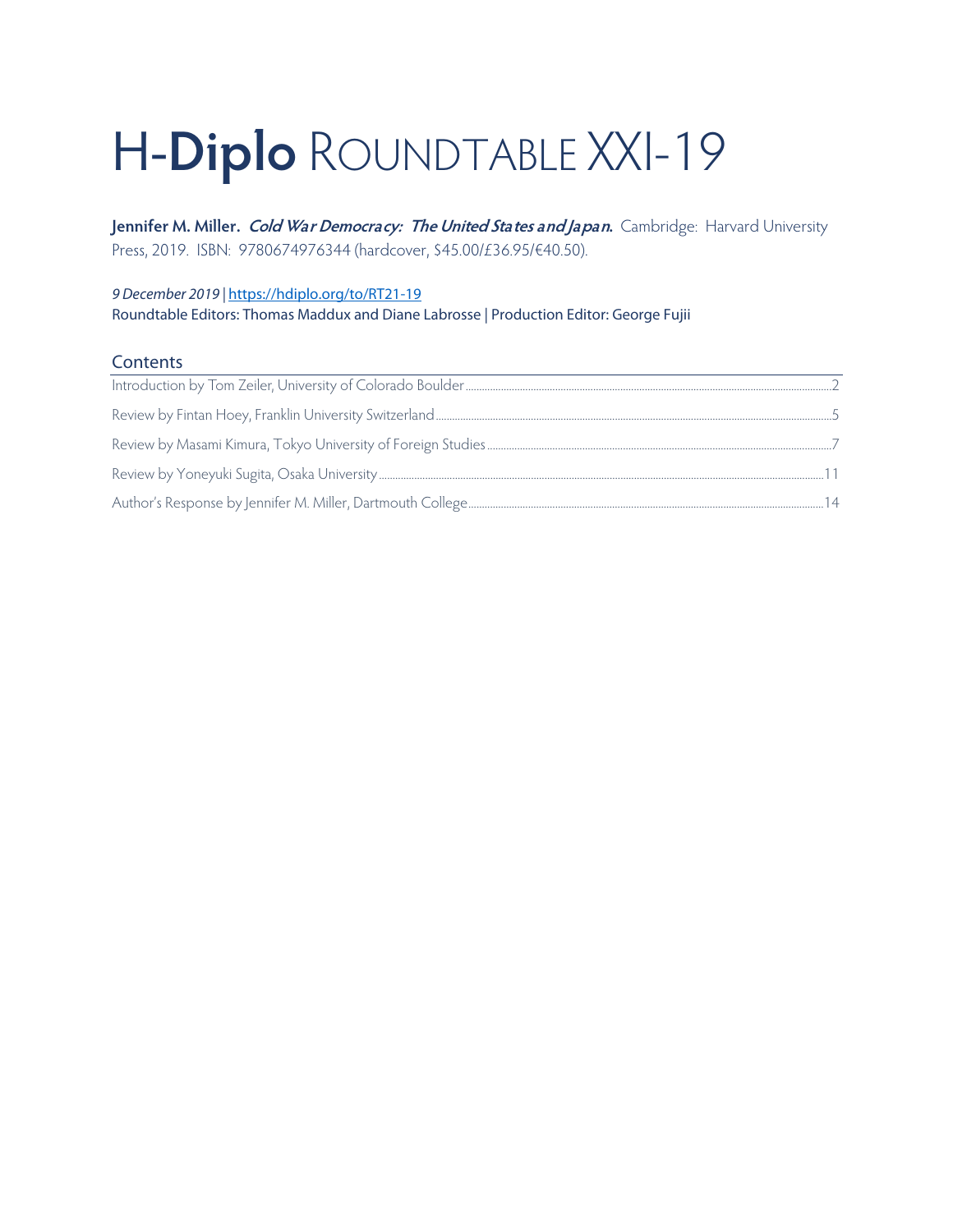# Introduction by Tom Zeiler, University of Colorado Boulder

<span id="page-1-0"></span>n 10 June 1960, as the Japanese parliament readied to ratify a new peace treaty with the United States, President Dwight Eisenhower's press secretary, James Hagerty, landed at Haneda Airport in Tokyo as an advance planner for Eisenhower's impending visit. Greeted by U.S. Ambassador Douglas MacArthur II, Hagerty exited the airport n 10 June 1960, as the Japanese parliament readied to ratify a new peace treaty with the United States, President<br>Dwight Eisenhower's press secretary, James Hagerty, landed at Haneda Airport in Tokyo as an advance planner windows and lights, and yelled for him to go home. The Americans were shocked that such civil violence could happen in a now-peaceful, unarmed country that had sat at America's feet in the postwar years as Washington guided it toward democracy, prosperity, and security. Jennifer M. Miller's *Cold War Democracy: The United States and Japan* explains that U.S. and Japanese government countermeasures, which were inherently conservative by privileging economics and military reforms over truly liberalized democracy, were ultimately more than a match for these leftist protesters. This innovative look at the U.S.-Japan relationship is both excellent history, and even a primer on current affairs.

For historians of American and Japanese foreign relations, the Cold War, and the general history of both nations, the book provides fresh insights into a remarkable relationship, one that crashed in a war without mercy and then was resurrected into a close, occasionally controversial, and mutually profitable and secure alliance. Miller's contribution draws on familiar political, military, and economic pictures to paint an even larger canvas of democracy promotion. She explores much more than the new constitution and the famous 'reverse course' that curbed the drive toward democratization, however. *Cold War Democracy*contends that not only did the United States, with conservative Japanese input, build a stable and peaceful democracy, but it did so by shaping the very state of mind of Japanese citizens. With democracy came a psychological and spiritual crusade to prevent a return to fascism and avoid Communism in ways that meshed with American interests in the Cold War. The effort was not without its detractors, as a healthy democracy, according to conservatives and cold warriors, meant the suppression of true liberalism.

In six deeply researched chapters covering roughly the postwar period into the early 1960s that show how Americans built Japanese democracy by legal, military, and ideological means, and then overlay it with the notion of economic prosperity, Miller's first book wins applause from this forum's reviewers. After an introduction that deals with notions of democracy, the first chapter looks at U.S. wartime planning and occupation policies that addressed the visions and ideologies of democracy, especially as these changed before and after the reverse course as Communism became the focus for Americans policymakers and Japanese conservatives. Chapter two, which two of the reviewers single out as a novel addition to the literature, explores American attempts to rebuild Japan's military through the creation of the National Police Reserve (NPR), which morphed into today's Self-Defense Force, and how that effort captured the spirit and limits of democracy promotion under a military rubric. The peace treaty that ended the Occupation comprises the third chapter, a treaty both heralded as a model for democracy at home but derided in the rest of Asia, counter to American hopes, as undermining true democracy. This revolt provides a logical segue into the next two chapters, perhaps Miller's major contribution, of the popular resistance to American and alliance policies from the left and grassroots protesters. Economic growth is the subject of the sixth and final chapter. It ties together the themes of stability, protest, spiritual health, and prosperity as both nations strived for an apolitical approach to creating the right Cold War mindset among the Japanese in terms of democracy promotion. It should be added that this book derives from archival and other sources in the United States, Japan,and Britain, thus representing the best of international, multi-archival research.

The three reviewers agree that Miller's argument that the promotion of democracy became instrumental to American policy toward Japan in the Cold War is, for the most part, convincing, and they differ from the author largely on matters of emphasis. They also pinpoint some novel ways in which Miller adds to a story of postwar American-Japanese relations that has been plowed, and plowed again, by many authors, including some of the best historians across several generations— Walter LaFeber, Roger Buckley, Michael Schaller, Aaron Forsberg, Naoko Shibusawa, John Dower, Sayuri Guthrie-Shimizu (and those are just some, and just a smattering, of scholars working in the United States.[1](#page-1-1) The review by Fintan Hoey notes

© 2019 The Authors | CC BY-NC-ND 3.0 US

<span id="page-1-1"></span><sup>&</sup>lt;sup>1</sup> See, for example, Walter LaFeber, *The Clash: U.S.-Japanese Relations Throughout History* (New York: W.W. Norton,1998); Roger Buckley, *US-Japan Alliance Diplomacy, 1945–1990* Cambridge Studies in International Relations, number 21. (New York: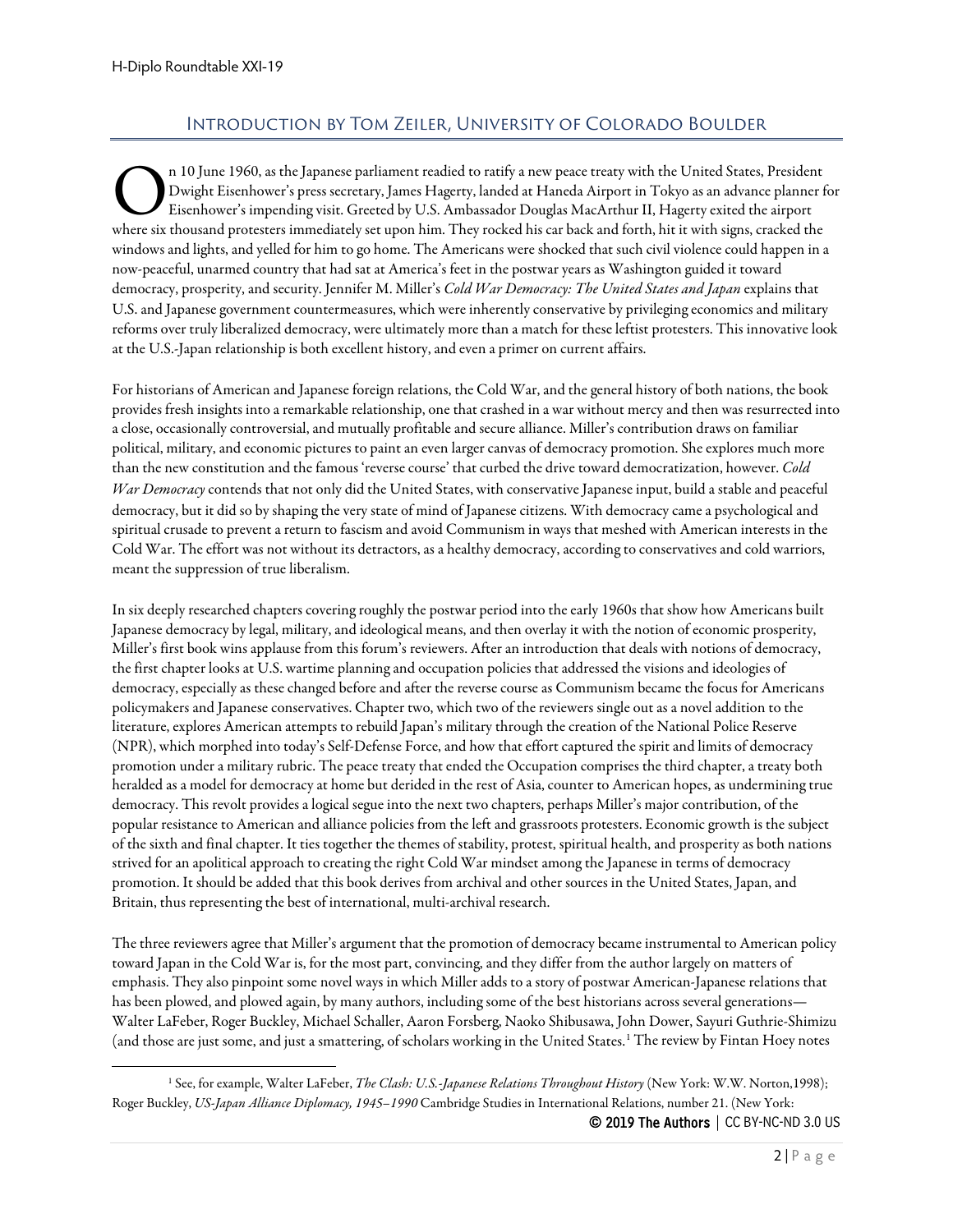how Miller emphasizes competing visions of democracy among Japanese and American leaders. He takes issue only with the final chapter's argument that economic growth did not change or undermine the drive toward democracy but simply shifted it according to the Cold War imperatives of an export-led economy in Japan. Masami Kimura also finds little to quibble about, and much to admire, in *Cold War Democracy*. The psychological angle of 'spirit' might be overstressed, for instance, because in Miller's rendering, it subsumes other factors, such as economics and security concerns. In short, elevating ideology over other factors as the motivating force is a tricky challenge because ideas are difficult to prove as a cause of policy. Still, even if 'spirit' is not totally convincing as an explanation for diplomatic relations, it is an innovative addition to the basic historiography of U.S.-Japan postwar history. There is also an unfortunate one-sidedness, adds Kimura, to Miller's approach when it comes to democracy promotion (liberal/leftists get the bulk of attention over conservatives) and even in the book's leaning on English rather than Japanese sources. Yoneyuki Sugita addresses all of these points as the most skeptical of the reviewers. He finds the psychological argument novel and stimulating, but also impossible to prove as a cause of policy and history. That Japan and America adopted the export-first strategy in the 1960s is also open to interpretation, he counters, because policy had long focused on trade. Sugita further questions whether the popular leftist protests actually had an impact on U.S. policies toward Japan, or whether, for that matter, the country was critical to American early Cold War diplomatic calculations in the first place. After all, Western Europe took most of President Harry Truman's attention. Whatever their criticisms, the three reviewers welcome Miller's innovative scholarship and this major addition to the literature.

I wish to make a final point about thecontribution of *Cold War Democracy* that goes beyond the bilateral relationship and diplomatic history. It is probably true that reviewers believe in the timeliness of every book they assess, but in this case, that is an especially valid point. The comparison is not so much to the Abe government's relationship to President Donald Trump, though Prime Minister Shinzō Abe certainly represents a conservative turn by a strong leader. The relevance arises from Miller's intricate dissection of democratic ideals, what citizenship and identity mean, and the norms and rules that support, or hinder, stability. There is, too, the effect of protests against government policies, and whether they lead to change, or are even heard in any significant way. Miller's Japan of the 1940s to early 1960s provides insights, indirectly of course, to today's political arena; she studies how democracy was built, changed, and sustained. The timeliness of this book is tantalizing in our era when democracy is being torn apart by barrages from within and from outside in some of the oldest, supposedly most stable democracies in the world. In sum, *Cold War Democracy*exhibits the tortured road of democratic institution-building and how the contested past might inform the present.

#### Participants:

Jennifer M. Miller is an assistant professor of history at Dartmouth College and a scholar of U.S.-East Asian relations since 1945. She received her Ph.D. in the history of U.S. foreign relations from the University of Wisconsin, Madison. Miller is author of *Cold War Democracy: The United States and Japan* (Cambridge: Harvard University Press, 2019); portions of this research have also been published in *Diplomatic History* and the *Journal of Contemporary History.* She is currently starting a new project examining how East Asian economic growth (1970s - 1990s) affected American thinking about capitalism, social strength, and economic vitality.

Cambridge University Press. 1992); Michael Schaller, *The American Occupation of Japan: The Origins of the Cold War in Asia* (New York: Oxford University Press, 1987); Aaron Forsberg, *America and the Japanese Miracle: The Cold War Context of Japan's Postwar Economic Revival, 1950-1960* (Chapel Hill: University of North Carolina Press, 2014); Naoko Shibusawa, *America's Geisha Ally: Reimagining the Japanese Enemy* (Cambridge: Harvard University Press, 2006); Embracing Defeat; Japan in the Wake of World War II (New York: W.W. Norton, 1999); Sayuri Guthrie-Shimizu, *Creating People of Plenty: The United States and Japan's Economic Alternatives, 1950-1960* (Kent: Kent State University Press, 2001).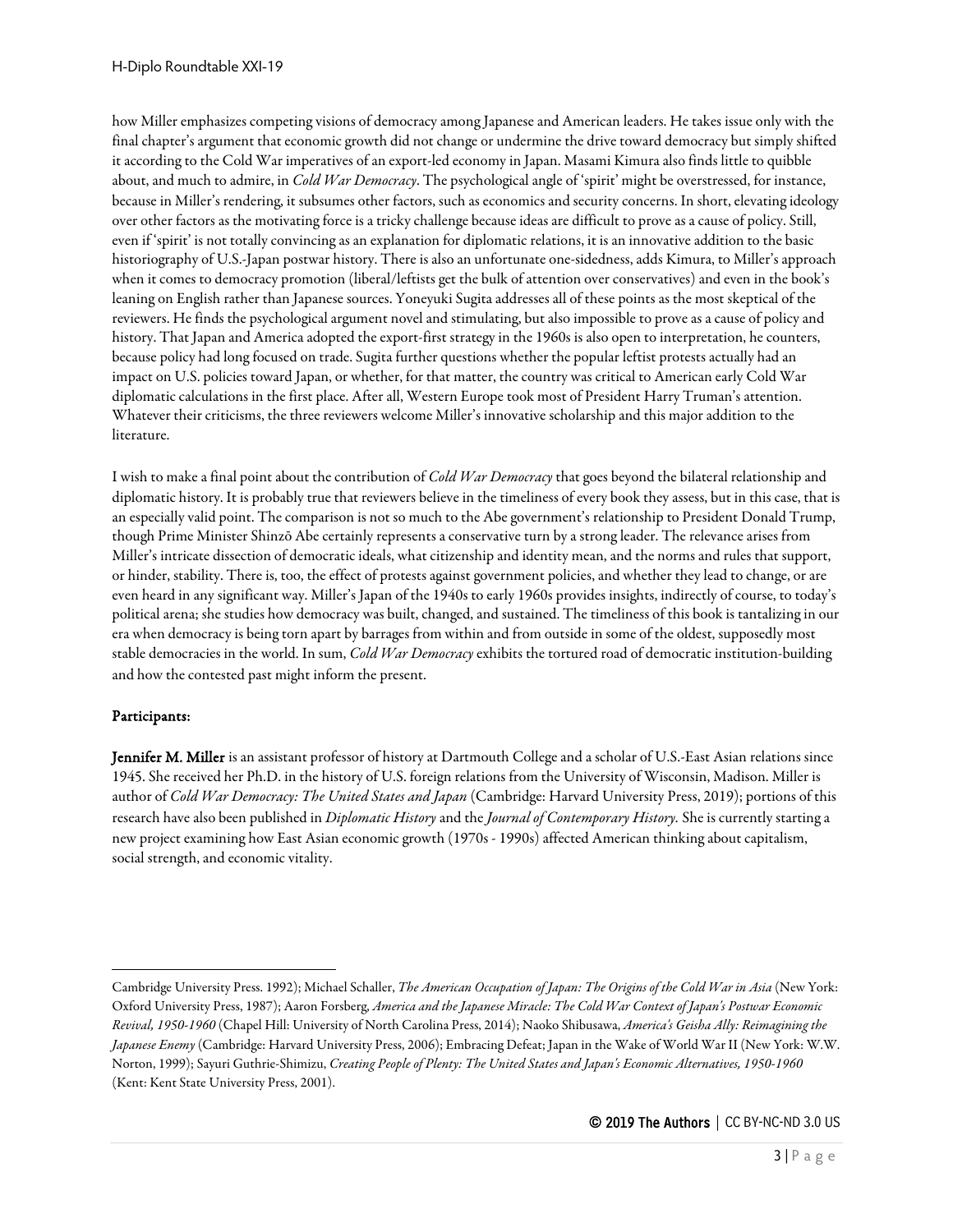Tom Zeiler is a Professor of History at the University of Colorado Boulder, where he also directs the Program in International Affairs. A former president of SHAFR, he has published on the histories of trade, globalization, war, and sports. His current project, entitled "Capitalist Peace," focuses on trade ideology and diplomacy from 1930 to the present.

Fintan Hoey is associate professor of history at Franklin University Switzerland and was a Swiss National Science Foundation funded Public Policy Fellow at the Woodrow Wilson International Center for Scholars, Spring 2019. He is the author of *Sato and America: U.S.-Japanese Relations, 1964-1972* (Basingstoke: Palgrave Macmillan, 2015) and his current research focuses on U.S.-Japanese civil nuclear energy relations in the 1970s and 1980s.

Masami Kimura is Assistant Professor at Tokyo University of Foreign Studies. She received her Ph.D. in history from the University of Arizona in 2013 and has published "American Asia Experts, Liberal Internationalism, and the Occupation of Japan: Transcending Cold War Politics and Historiography" in the *Journal of American-East Asian Relations* (October 2014) and "How Is the Allied Occupation of Japan Taught in American Universities?: History Textbooks and Occupation Scholarship" in *Mathesis Universalis* (March 2016). She has recently begun to rework her dissertation "Cultures of Modernity in the Making of the United States-Japan Cold War Alliance" into a book manuscript. She is also currently working on an article "Beyond National Historiographies in East Asia: Promotion of Cultural Relations through Multinational History Education" (tentative title).

Yoneyuki Sugita is professor of history at Osaka University and received his Ph.D. (U.S. history) from University of Wisconsin-Madison in 1999. His major publications include: "Egalitarianism in Japanese Sickness Insurance Programs in War and Peace, 1937-1946," in Michael W. Myers and Puck Brecher eds., *Defamiliarizing Japan's Asia-Pacific War* (University of Hawaii Press, forthcoming in 2019); *Japan's Shifting Status in the World and the Development of Japan's Health Insurance Systems* (Springer, 2019); "The Yoshida Doctrine as a Myth," *The Japanese Journal of American Studies*, Vol. 27 (June 2016): 123-43; "Constrained Rearmament in Japan, 1945-1954," in Peter N. Stearns ed., *Demilitarization in the Contemporary World* (University of Illinois Press, 2013): 89-110; and *Pitfall or Panacea: The Irony of US Power in Occupied Japan 1945-1952* (Routledge, 2003). He is currently working on impacts of Artificial Intelligence on Japanese society.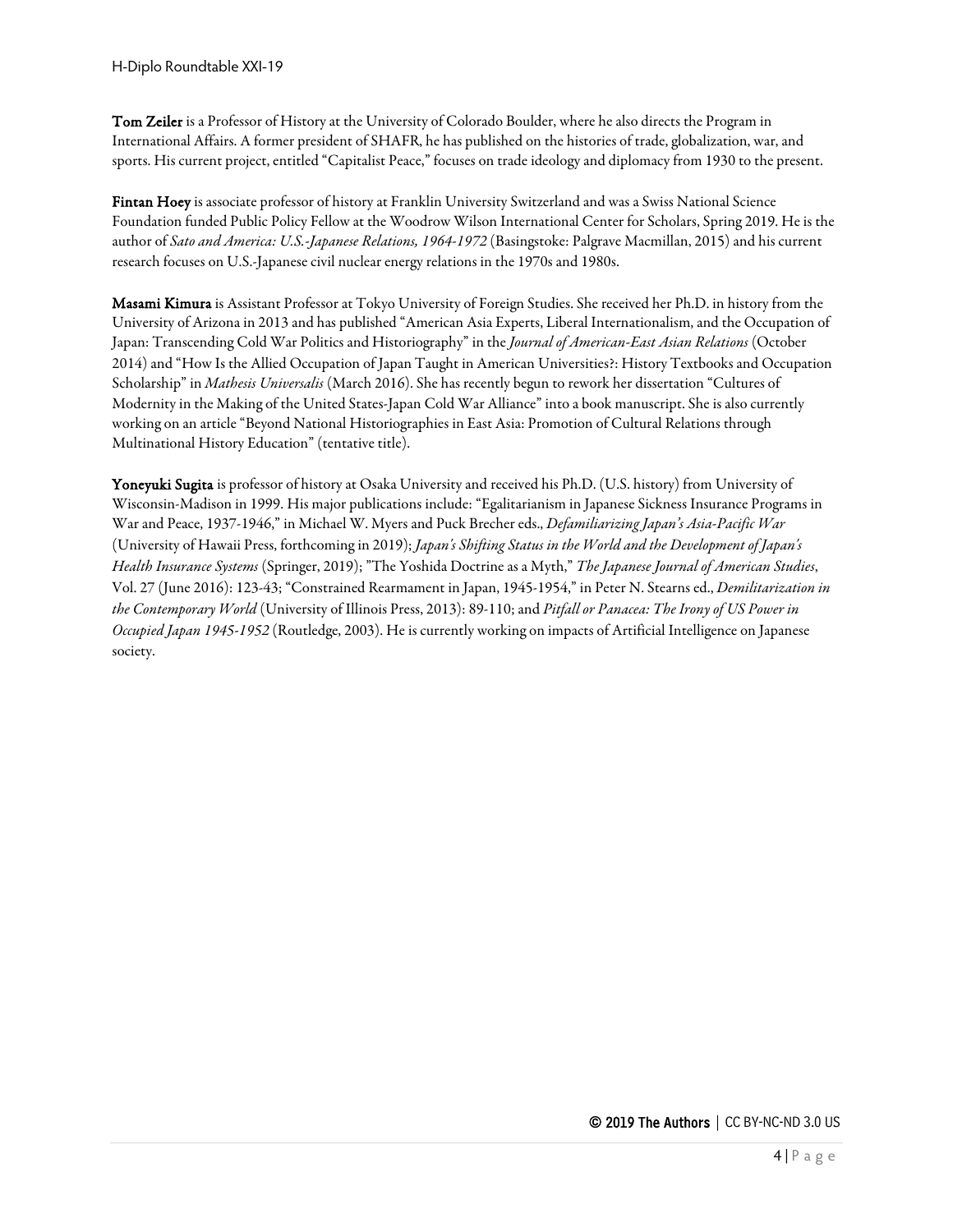# Review by Fintan Hoey, Franklin University Switzerland

<span id="page-4-0"></span>ollowing an extensive tour of occupied Japan in 1947 George Kennan made the case for a radical shift in U.S. policy towards its defeated enemy. Recently elevated to the lofty perch of head of the State Department's Policy Planning Staff following his 'Long Telegram' from Moscow, Kennan was well positioned to give voice to a growing sense among U.S. officials that a major shift was necessary. Rather than being based on a vision of Japan as a vanquished enemy in than being based on a vision of Japan as a vanquished enemy in along U.S. officials that a major need of demilitarization and political and economic reforms, America's policy ought to be retooled towards strengthening Japan's economy and to cultivating it as an ally and as a strategic base. The intensification of the Cold War in east Asia; the triumph of the Chinese Communist Party in 1949, and the outbreak of the Korean War in 1950 added greater impetus and urgency to this 'Reverse Course.' Its effects on Japanese society were quickly apparent. Following the surrender U.S. authorities had lifted the ban on left-wing political parties and labor unions, imposed a liberal constitution and carried out a major program of land redistribution. However, in 1947 a planned general strike was banned by General Douglas MacArthur, the Supreme Commander for the Allied Powers. Plans to break up Japan's large industrial combines, the *zaibatsu*, were shelved. Figures associated with Japan's wartime government and bureaucracy, once purged as dangerous militarists, were now welcomed back into public life. Conversely, a 'Red Purge' was carried out against Communists and other leftists. Not surprisingly, these changes engendered a sense of betrayal amongst Japanese progressives.

In this well-written, persuasive, and engaging book Jennifer M. Miller makes a significant addition to the literature of U.S.- Japanese relations in the years following Japan's surrender. Whereas other works in the field have focused on political, military and economic aspects of the relationship, Miller brings to the fore the central and defining role played by competing and co-constructed conceptions of democracy.[2](#page-4-1) This is a particularly compelling lens through which to view and explain the ideological continuities in American policy toward Japan both before and after the 'Reverse Course.' Indeed, Miller goes further and traces these continuities from wartime planning up to the present day. At the core is an American conception of democracy which was, paradoxically, both narrowly defined and assumed by its advocates to be universally applicable. As Miller explains, policymakers in the United States diagnosed Japan's wartime militarism as having resulted from a lack of democratic "spirit" (5) and from "'abnormal' or 'unhealthy' psychologies" (9). Notions of sprit and psychological vitality were, as Miller outlines, central to this American conception of democracy. Just as a moral reinvigoration was required to ensure that Japanese society did not succumb to totalitarian militarists, it was also required to stave off an equally threatening totalitarian *Communism*.

Perhaps the episode which best exemplifies these changes, and the strange ideological continuities which underpinned them, is the creation of the National Police Reserve (NPR), the forerunner of the current Self-Defense Forces, in 1950 which Miller details in the book's second chapter. It was a process "rife with ironies and self-contradictions" (98). General Matthew Ridgeway, MacArthur's successor as Supreme Commander, justified the recruitment of former Imperial Japanese Army officers into the NPR by noting their war service had been motivated out of a "normal" patriotism (108). Only a few years earlier these normal patriots were America's enemies and had been painted as dangerous militarists and then purged from public life. By this time their "vigor and sprit" (106) were deemed appropriate, even necessary, for the sake of the "democratic spirit" (98) at home and for the global pursuit of anti-Communism.

<span id="page-4-1"></span><sup>2</sup> See for example, Roger Buckley, *U.S.-Japan Alliance Diplomacy, 1945-1990* (Cambridge: Cambridge University Press, 1992); Aaron Forsberg, *America and the Japanese Miracle: The Cold War Context of Japan's Postwar Economic Revival, 1950-1960*; Walter LaFeber, *The Clash: U.S.-Japanese Relations throughout History* (New York: W.W. Norton, 1997); Michael Schaller, *Altered States: The United States and Japan since the Occupation* (New York: Oxford University Press, 1997); Sayuri Shimizu, *Creating People of Plenty: The United States and Japan's Economic Alternatives, 1950-1960* (Kent: Kent State University Press, 2001); John Swenson-Wright, *Unequal Allies?: United States Security and Alliance Policy towards Japan* (Stanford: Stanford University Press, 2005). A recent addition to the literature is Nick Kapur, *Japan at the Crossroads: Conflict and Compromise after Anpo* (Cambridge: Harvard University Press, 2018), an indepth analysis of the effects of the renewal of the U.S.-Japanese treaty of alliance in 1960 on Japan's domestic politics, culture and society.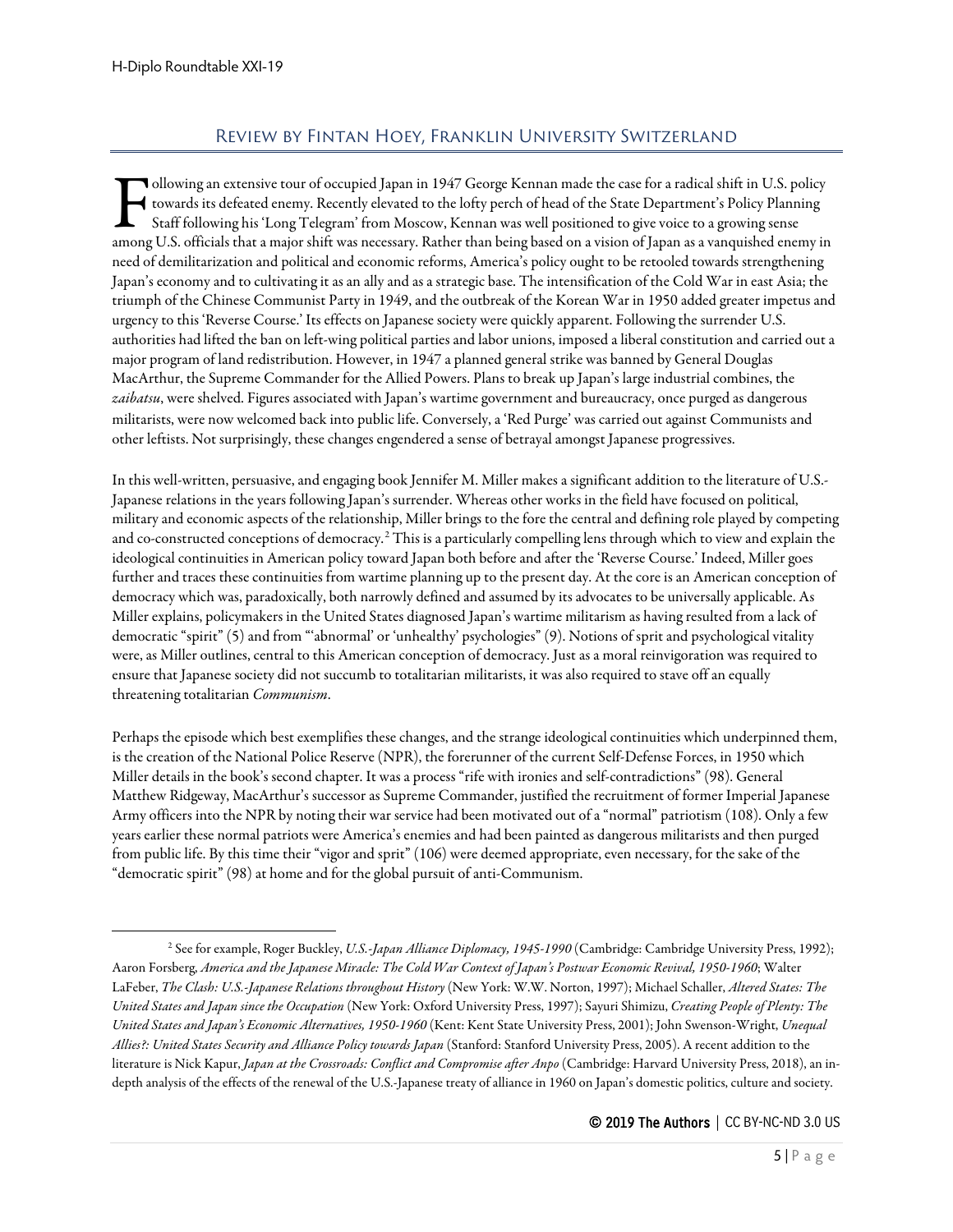That is not to say that this Cold War democracy was only something imposed upon a prostrate Japan by an all-powerful United States. It was rather, as Miller shows, a phenomenon with multiple creators and with key roles played by Japanese actors, both conservatives in government and opposition forces. This is especially apparent in chapters three to five which deal with, respectively; the end of the occupation and the San Francisco Peace Treaty (signed 1951, effective from 1952), the grass-roots anti-base movement; and the revision of the U.S.-Japanese alliance in 1960. In all these cases competing conceptions of democracy were articulated and marshalled in the service of rival visions for Japan's future. For conservative leaders (many of whom, like Kishi Nobusuke, Prime Minister from 1957 to 1960, had served in senior positions before and during the war) democracy meant "mobilizing the popular will" (13) behind state power and crushing left-wing, and especially Communist, dissent. For their opponents this exercise had disturbing resonance with Japan's pre-war and wartime regime and was anathema to a society dedicated to democratic principles. For the most part these voices of protest and opposition were not able to achieve their ends. The San Francisco Treaty system was an incomplete peace which excluded the Soviet Union and China and locked Japan in an alliance with the United States; it was an alliance that meant the continuation of a heavy U.S. military presence and which was renewed in 1960. However, Miller points to ways in which the opposition, using the language and tools of democratic mobilization, was ableto frustrate its antagonists. Protests against the enlargement of the U.S. Air Force base at Tachikawa and at the lenient treatment of a soldier who shot and killed a Japanese civilian did not lead to the evacuation of U.S. forces but did show Washington and Tokyo that popular opinion could not be ignored. The renewal of the alliance in 1960 was, superficially at least, a success; Kishi was able to negotiate and ratify a new treaty. However, he failed spectacularly to realize one of his key ambitions of rallying the public behind a more equitable treaty. His heavy-handed approach to protests, both inside and outside the National Diet, may have secured passage of the treaty but turned his hoped-for political triumph into his nemesis.

The final chapter, "Producing Democracy," covers efforts by U.S. officials and philanthropic organizations, particularly after the discord of 1960, to promote a broad consensus around economic growth. The hope was that this would redirect the passions and energies of civil society groups, especially labor unions, away from protesting Japan's position in America's Cold War imperium and into a cooperative relationship with management. This domestic consensus, as Miller points out, served to support rather than to question established economic and political power structures. It also served U.S. interests in the economic development of southeast Asia: Japan was held up as an Asian non-Communist success story and a ready model to emulate. In turn the region provided Japan with raw materials and markets. Such efforts inelegantly lumped these diverse societies together as sharing a common Asian character and paid scant regard to the fact that Japan had only recently been an imperial power in the region. For Miller this prioritization of economic growth does not represent a retreat from the articulation of Cold War democracy but rather yet another shift in emphasis. However, this reviewer is not completely persuaded that this emphasis on productivity was a mutation of Cold War democracy and not a distinct, if related, phenomenon.

To be sure, this is a minor point of difference and in a review of a lesser book this would not be worth a mention. Miller has produced a fine piece of original and innovative scholarship drawing on archives in the United States, Japan, and Britain and on an equally impressive array of published and secondary materials. Photographs from the period are used to great effect, particularly the cover image of a monstrously oversized U.S. Air Force plane flying low over alarge group of Japanese protestors and the two-page spread which captures the intensity and the violence of clashes between protestors and police in front of the Diet in June 1960 (216-217). This book should be read not only by students of U.S.-Japanese relations and the Cold War but also by anyone interested in democracy promotion and the role of ideology in international relations.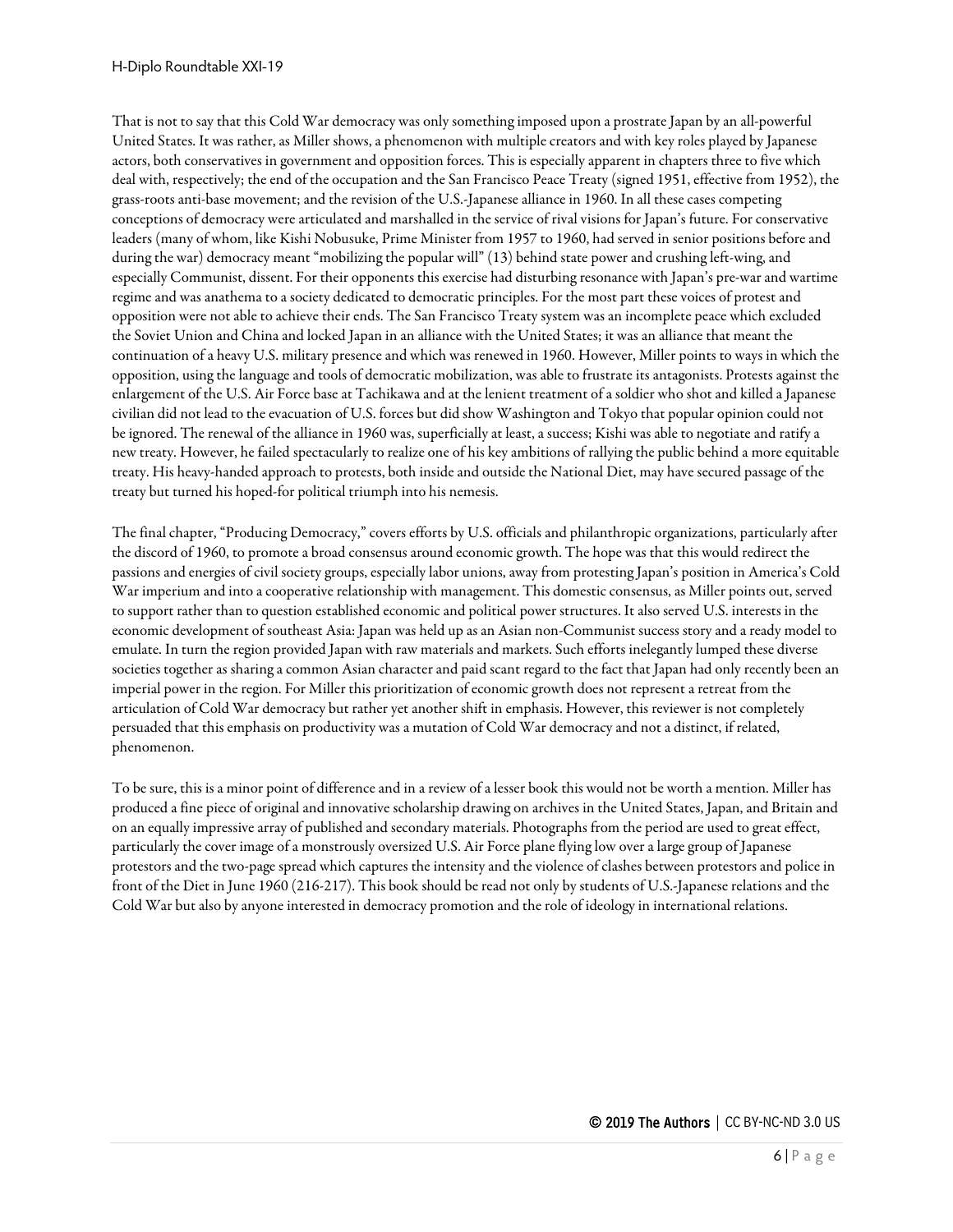# Review by Masami Kimura, Tokyo University of Foreign Studies

<span id="page-6-0"></span>he U.S.-Japan alliance, which was formed as the pillar of U.S. containment policy in Asia, has been continually redefined for the past sixty-eight years. Concerned about Japan's economic instability, and seeing the country as a potential 'workshop of Asia,' the United States started to shift the main objectives of the Allied (essentially The U.S.-Japan alliance, which was formed as the pillar of U.S. containment policy in Asia, has been continually redefined for the past sixty-eight years. Concerned about Japan's economic instability, and seeing the countr preparation for peace and security arrangements with Japan—became official by the end of 1948 with the passage of NSC 13/2, "Recommendations with Respect to United States Policy toward Japan." Talks on Japan's peace and post-occupation security began in late 1949-early 1950, and the process was accelerated by the outbreak of the Korean War. Signing a peace treaty with forty-eight countries and a bilateral security pact with the United States in San Francisco, September 1951, Japan reentered the international community as a member of the 'free world' and as a U.S. Cold War ally while at the same time regaining its sovereignty. The 1950s was a decade of uncertainty and trials for both the United States and Japan, a time when they questioned the viability of their alliance and tried to overcome challenges to it.

The 1960 revision of the security treaty—and the Japanese popular movement against it—was not only the culmination of their efforts to consolidate their relationship but also symbolically marked the entry into a new era. The United States had helped Japan's industrial development and expansion into the foreign market since the so-called 'reverse course,' yet both adopted a low-profile attitude to this divisive security issue and prioritized promoting Japan's economic growth after 1960. To mend their relationship, Harvard professor of Japanese studies Edwin O. Reischauer was appointed as U.S. ambassador. As a modernization theorist who positively assessed Japan's feudal period during which the foundations for its successful transformation into a modern nation-state were laid, he encountered the Marxist-oriented Japanese left, launching the 'Reischauer offensive.' When the United States changed its containment strategy for Asia and began to shrink its military commitment to the region, Japan was increasingly expected to play a more active role in bilateral defense arrangements from the 1970s onward as Japan's economic power rapidly grew. American discontent with its economic rivalry with Japan and a sense of 'unfairness' regarding the U.S.-Japan security pact arose in the 1980s and extended to the mid-1990s. This language has been recently resurrected by President Donald Trump. Since the end of the Cold War, however, the U.S.-Japan alliance, and America's military presence in Japan, have been reconfirmed as a key component of Japan's security and peace in the Asia-Pacific, with U.S.-Japanese military cooperation tightening since the late 1990s.

Jennifer M. Miller's *Cold War Diplomacy: The United States and Japan* deals with the initial two decades of this postwar U.S.-Japanese relationship. In six chapters, she illuminates how the Americans and the Japanese, both conservatives and leftists, viewed 'democracy' and how their ideas collided and were reconciled, organically changing standing policies. Besides exploring the versatility and malleability of the conception of 'democracy,' Miller sheds light on the 'mentality' that was deemed 'right' by different groups of people, American policymakers, conservative Japanese leaders, and anti-alliance/anti-U.S. base activists, to protect 'democracy.' Chapters one through three basically cover the occupation period. Starting with the Eurocentric analyses of Japan by American experts on Asia such as Hugh Borton, professor of Japanese history at Columbia University, and Ruth Benedict, the author of *The Chrysanthemum and the Sword*, which analyzed Japanese social values and behaviors,<sup>[3](#page-6-1)</sup> Miller explains how the occupiers embarked on a series of democratization programs, which were designed ultimately to cultivate a Japanese "democratic mindset" (5, 30-39). She argues that anti-Communist measures adopted in the mid-point of the occupation were not a contradiction but a continuation of this objective. As Communist ideology was not a kind of democracy Americans could accept, they judged that supporters of Communism were mentally undemocratic and thus dangerous to Japan's democratization (56-69). Also, the decision to remilitarize Japan was made to help revitalize Japanese "confidence, vigor, and leadership – the capabilities and mentalities," which were considered necessary to defend the country from the Communist enemy from within and without (73). A peace settlement was an opportunity for the United States to mobilize Japanese support behind the wisdom of joining the free world and entering into a bilateral security treaty with the United States in order to protect democracy and peace. Staging Japan's debut in the international community as a nation reborn with American help, the United States tried to sell its goodwill and leadership

<span id="page-6-1"></span><sup>3</sup> Ruth Benedict, *The Chrysanthemum and the Sword: Patterns of Japanese Culture* (New York: Houghton Mifflin, 1946).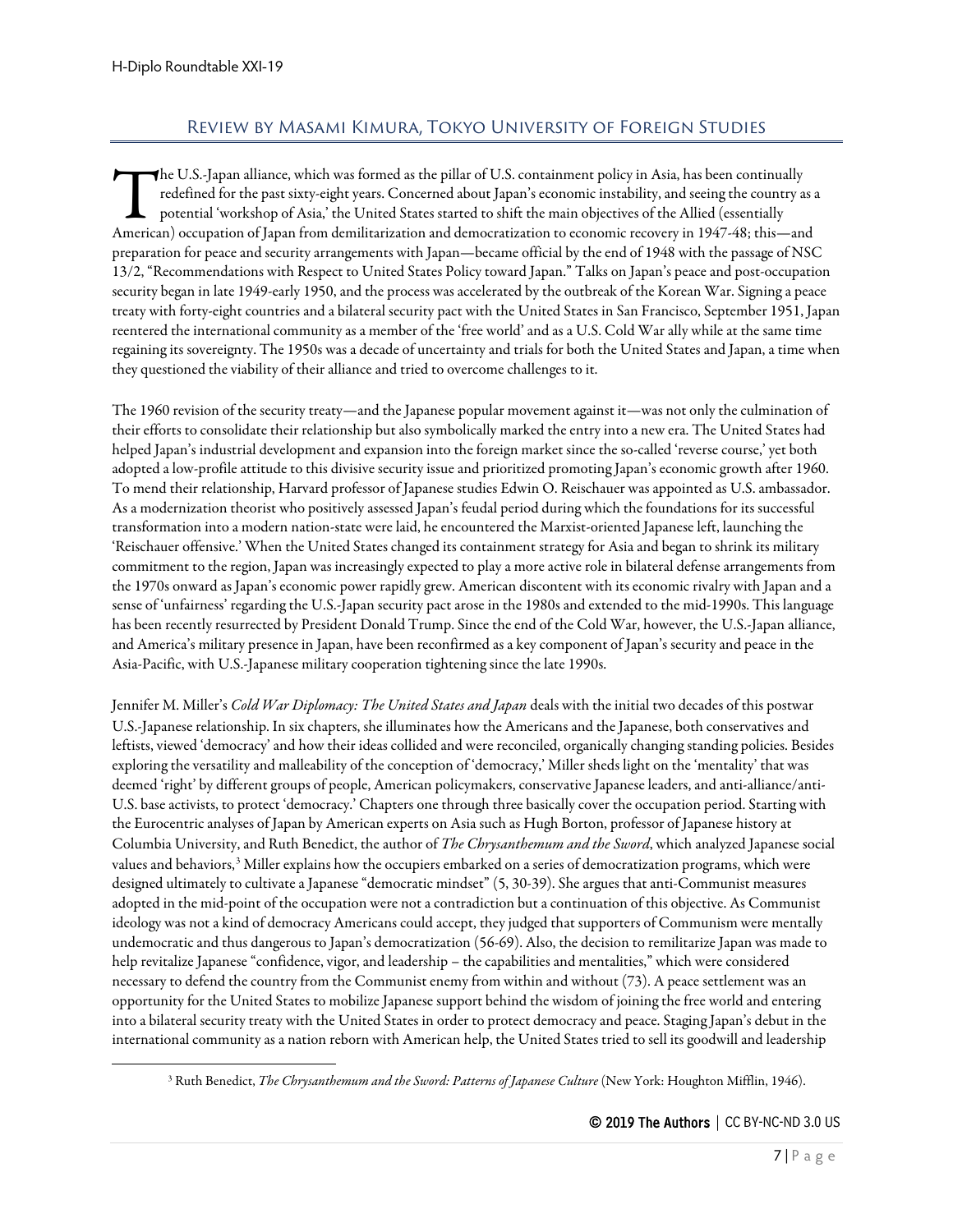to other Asian countries as well (125, 127, 138-39). These new goals united American and Japanese leaders, but at the same time, an anti-security treaty opposition force was being formed in Japan, which challenged the Cold War alliance between the two with alternative visions of 'democracy.' This developed into a powerful resistance movement throughout the 1950s, as the Sunagawa case, anti-base expansion protests starting in Sunagawa, Tokyo, in 1955, and the security treaty revision crisis, large-scale demonstrations against the U.S.-Japan security pact and the Kishi Nobusuke government reaching their peak in May-June 1960, the topics of the fourth and fifth chapters, show. This turmoil in 1960 convinced the American and Japanese leaders to shelve the security question and to focus on economic development. The book's last chapter discusses productivity promotion in the 1950s-early 1960s, a program sponsored by both countries to raise Japan's economic productivity whereby to teach the Japanese the way to promote democracy structurally and spiritually—and this was expected to be exported from Japan to Asia (228-30). Thus, the author shows the dynamism and transformation of U.S.- Japan relations in the early postwar decades.

This work follows the study of foreign relations that analyzes the role of ideology in policymaking and diplomatic negotiations, and adds a case study of U.S.-Japan relations to the body of literature.[4](#page-7-0) My critique of the work concerns the following limited points. I agree that worldviews set the contours of policy decision and expediently justify contradictions between ends and means that might arise according to changes in domestic and international environments. We also know that the democratization of Japan meant changing not only the political and socio-economic structures but also the Japanese mentality. Yet, the concept of "spirit" is overemphasized in the book so that actors appear to be too idealistic and even too obsessed with the psychological basis of democracy; as a result, the magnitude of the actual implementation of institutional change is downgraded. This is perhaps only a matter of emphasis and priority, but as there were numerous and extensive reform programs, from the reform of the governmental system to the zaibatsu dissolution, educational reform to the censorship and restructuring of the media, to democratize Japan that required careful and rather objective study, emphasizing 'spiritual' reform as if it were the ultimate goal of all reforms has an unintended effect of reducing the scale, importance, and complexity of structural changes in Japan.<sup>[5](#page-7-1)</sup>

Second, although the author utilizes both English and Japanese sources, this work seems to be primarily a U.S.-focused history that relies more on the former. The book's main contribution is its discussion of the story of leftist activists, which is

<span id="page-7-1"></span><sup>5</sup> For general books on this subject published in English, Takemae Eiji, *Inside GHQ: The Allied Occupation of Japan and Its Legacy*, trans. Robert Ricketts and Sebastian Swan (New York: Continuum, 2002) and John W. Dower, *Embracing Defeat: Japan in the Wake of World War II* (New York: W.W. Norton, 1999) should be named. To understand occupation reforms, Japanese works are indispensable; see Tokyo Daigaku Shakai Kagaku Kenkyūjo (The University of Tokyo, Institute of Social Science) ed., *Sengo Kaikaku* (Postwar Reforms), 8 vols. (Tokyo: Tokyo Daigaku Shuppankai, 1974-1975), Sodei Rinjirō and Takemae Eiji, *Sengo Nihon no Genten: Senryōshi no Genzai Jō · Ge* (The Starting Point of Postwar Japan: The Present State of Occupation History, 2 vols.) (Tokyo: Yūshisha, 1992), Nakamura Masanori, Amakawa Akira, Yun Geoncha, and Igarashi Takeshi eds., *Sengo Nihon: Senryō to Sengo Kaikaku* (Postwar Japan: The Occupation and Postwar Reforms), 6 vols. (Tokyo: Iwanami Shoten, 1995), and Ōkurashō Zaiseishi-shitsu (The Ministry of Finance, History of Finance Office) ed., *Shōwa Zaiseishi Shūsen kara Kōwa made* (A History of Finance of the Shōwa Period from the End of War to Peace), 20 vols. (Tokyo: Tōyō Keizai Shinpōsha, 1976-1984).

<span id="page-7-0"></span><sup>4</sup> To name a few representative works taking into consideration the ideological factors in international relations, here limited to the Cold War, see John Lewis Gaddis, *We Now Know: Rethinking Cold War History* (New York: Oxford University Press, 1997), Melvyn P. Leffler, *A Preponderance of Power: National Security, the Truman Administration, and the Cold War* (Stanford: Stanford University Press, 1992), Christopher Layne, *The Peace of Illusions: American Grand Strategy from 1940 to the Present* (Ithaca: Cornell University Press, 2006), Odd Arne Westad, *The Global Cold War: Third World Interventions and the Making of Our Times* (Cambridge: Cambridge University Press, 2005), and Melvyn P. Leffler and Odd Arne Westad, eds., *The Cambridge History of the Cold War*, 3 vols. (Cambridge: Cambridge University Press, 2010), which includes such essays as Odd Arne Westad, "The Cold War and the International History of the Twentieth Century," in *The Cambridge History of the Cold War*, vol. 1, *Origins*, 1-19, David C. Engerman, "Ideology and the Origins of the Cold War, 1917-1962," in Ibid., 20-43, and Robert Jervis, "Identity and the Cold War," in *The Cambridge History of the Cold War*, vol. 2, *Crises and Détente*, 22-43.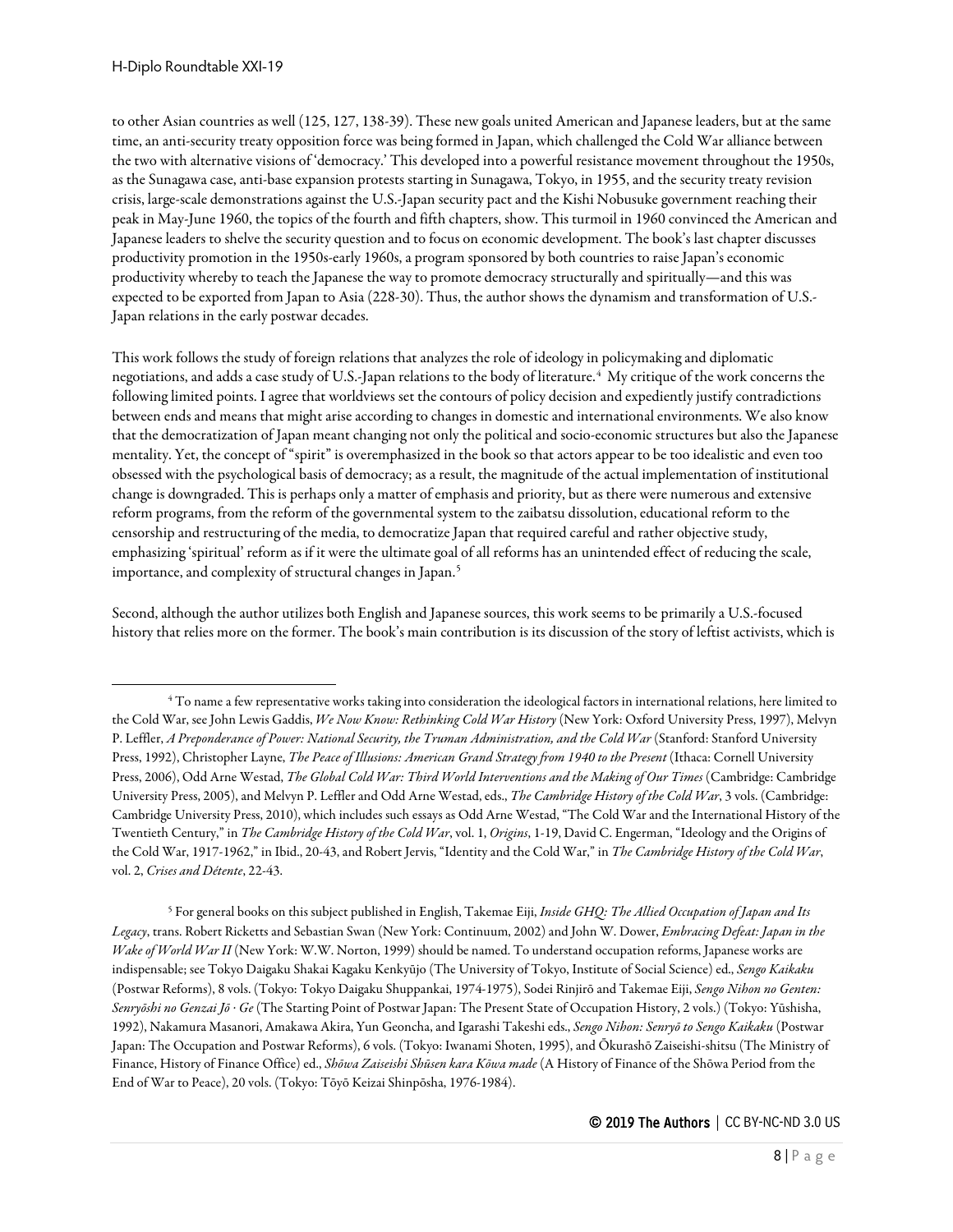relatively well researched in the field of postwar Japan, in the context of the history of postwar U.S.-Japan relationship.[6](#page-8-0) Scholars of American-Japanese relations have explored state- and non-state-level interactions in the political, economic, military, and cultural arenas.[7](#page-8-1) Miller's attempt to bring social history in the conventional diplomatic history narrative helps blur the line between the state and the public sphere. Yet, her sensitive understanding of Japanese actors is asymmetric. In other words, comparatively, the analysis of 'conservatives,' and a discussion of whom should be categorized as such, appears to be of secondary importance. What 'democracy' meant to them is vague throughout the book. To understand how the Japanese, both conservatives and leftists, defined 'democracy,' we should take into consideration Taishō liberalism, or liberal aims of the Japanese democratic movement developed around the Taishō period, Marxism, and, importantly, nationalism for both sides. Analyzed in these contexts, Japanese views of 'democracy,' and the manner in which they contradicted or accorded with American expectations, would be clarified.

Related to the second point, my final comment regards the orthodox binary of American and Japanese conservative leaders set against Japanese anti-security treaty leftists, which frames the overall narrative of the book. The study of postwar Japan has been moving beyond that 'Cold War discourse' for some time; Japan's "postwar" has been historicized. As Miller observes, it is unfortunately true that the security-related public debate in Japan still uses language and argumentation that has been repeated since the late 1940s and early 1950s—and this discourse is a significant characteristic of what Prime Minister Abe Shinzō calls the "postwar regime" (*sengo rejīmu*) he aims to overcome.[8](#page-8-2) The leaders of the United States and Japan certainly praise the long-lived alliance between the two 'democratic' countries. However, the political, social, intellectual, and international context of today is much different from that of the 1950s. While there are discursive continuities, to assume that the recycled rhetoric reflects the same issue and carries the same meaning would be questionable. This assumption, as well as the persistent dualist view of conservatives against progressives, perhaps ironically proves the durability of the Cold War paradigm.

Because I myself take a similar approach in my work that integrates ideology in foreign-relations analysis and studies the American-Japanese relationship from binational perspectives, I am well aware of the difficulty inherent in attempting to find balance in the causal link between an idea and interest to policy formulation, as well as in giving due consideration to both parties in a bilateral relationship. As scholars of this subject, we are expected to be experts in both histories, account for linguistic and cultural difficulties, and interpret masses of primary evidence and secondary scholarship developed in both

<span id="page-8-1"></span><sup>7</sup> For works on "cultural" relations, see, for example, Naoko Shibusawa, *America's Geisha Ally: Reimagining the Japanese Enemy* (Cambridge: Harvard University Press, 2006), Hiroshi Kitamura, *Screening Enlightenment: Hollywood and the Cultural Reconstruction of Defeated Japan* (Ithaca: Cornell University Press, 2010), Takeshi Matsuda, *Soft Power and Its Perils: U.S. Cultural Policy in Early Postwar Japan and Permanent Dependency* (Stanford: Stanford University Press, 2007), Sayuri Guthrie-Shimizu, *Transpacific Field of Dreams: How Baseball Linked the United States and Japan in Peace and War* (Chapel Hill: The University of North Carolina Press, 2012), and Mire Koikari, *Pedagogy of Democracy: Feminism and the Cold War in the U.S. Occupation of Japan* (Philadelphia: Temple University Press, 2008).

<span id="page-8-2"></span><sup>8</sup> Prime Minister Abe declared achieving a "breakaway (*dakkyaku*) from the 'postwar regime'" as his political goal in his policy speech delivered in January 2007. He defines the "postwar regime" as the "basic framework of the administrative system, education, the economy, employment, state-local relations, diplomacy and security etc. with the constitution at its top" and thus argues a "breakaway" necessitates constitutional revision. The information is from his website and the website of the House of Representatives, accessed 25 August 2019[, https://www.s-abe.or.jp/policy/consutitution\\_policy](https://www.s-abe.or.jp/policy/consutitution_policy) and [http://www.shugiin.go.jp/internet/itdb\\_shitsumon.nsf/html/shitsumon/b193431.htm.](http://www.shugiin.go.jp/internet/itdb_shitsumon.nsf/html/shitsumon/b193431.htm)

<span id="page-8-0"></span><sup>6</sup> See, for example, Wesley Sasaki-Uemura, *Organizing the Spontaneous: Citizen Protest in Postwar Japan* (Honolulu: University of Hawai'i Press, 2001), Jeffrey Broadbent, *Environmental Politics in Japan: Networks of Power and Protest* (Cambridge: Cambridge University Press, 1998), Simon Andrew Avenell, *Making Japanese Citizens: Civil Society and the Mythology of the Shimin in Postwar Japan* (Berkeley: University of California Press, 2010), Miyume Tanji, *Myth, Protest and Struggle in Okinawa* (Oxon: Routledge, 2006), and Setsu Shigematsu, *Scream from the Shadows: The Women's Liberation Movement in Japan* (Minneapolis: University of Minnesota Press, 2012).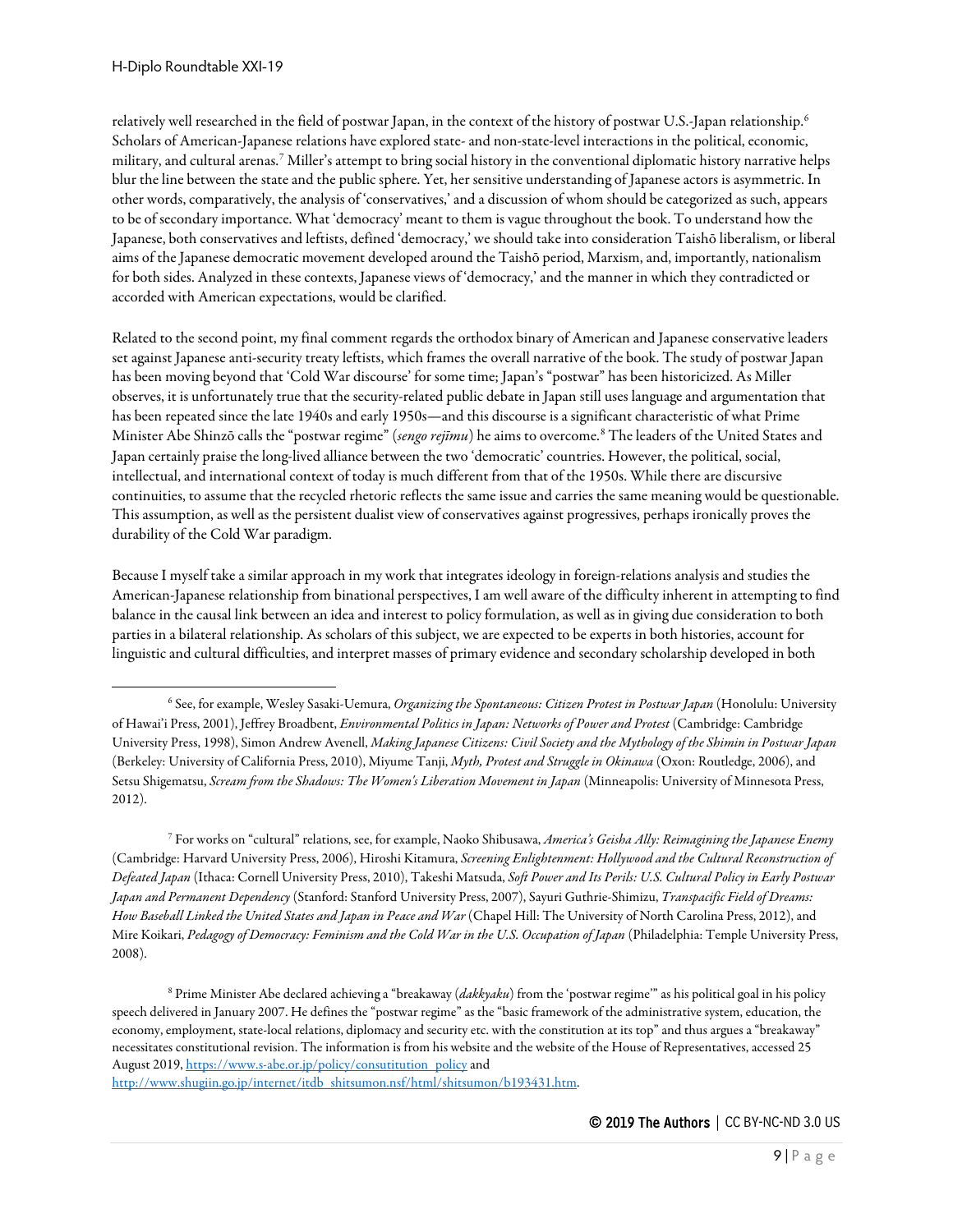countries. But the pioneers in U.S.-Japan relations, such as Akira Iriye and John W. Dower, did so superbly.[9](#page-9-0) Younger generations have followed them, activating research in the field, and Miller is certainly one of an emerging generation who can contribute to our better understanding the nature of postwar U.S.-Japan relations.

<span id="page-9-0"></span><sup>9</sup> See, for example, Akira Iriye, *Power and Culture: The Japanese-American War, 1941-1945* (Cambridge: Harvard University Press, 1981) and John W. Dower, *War without Mercy: Race and Power in the Pacific War* (New York: Pantheon Books, 1986).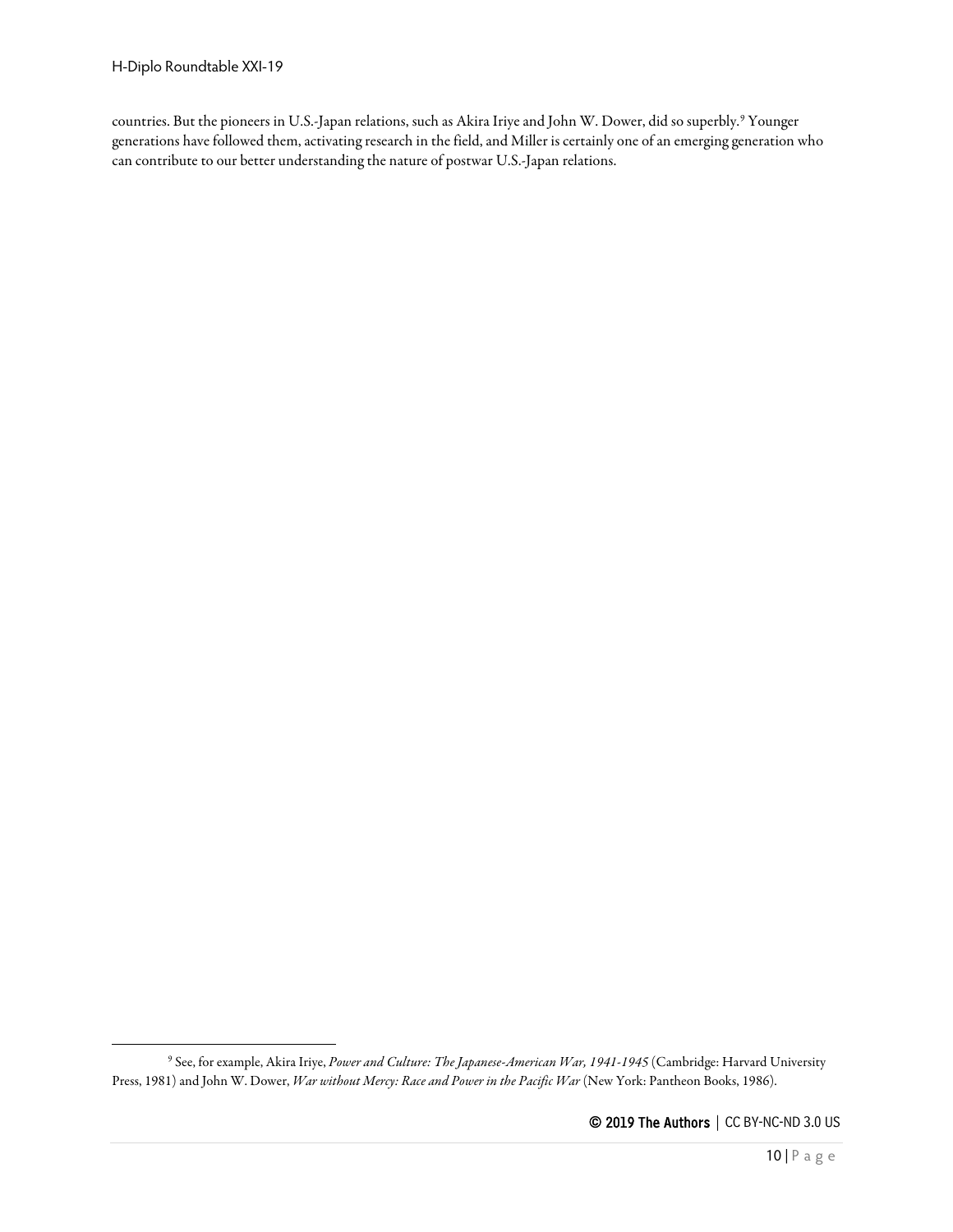# Review by Yoneyuki Sugita, Osaka University

<span id="page-10-0"></span>rofessor Jennifer M. Miller's book, *Cold War Democracy: The United States and Japan*, offers a fresh reappraisal of the U.S.-Japan relationship during the period of the Allied occupation and early Cold War, arguing that democratic ideals were indeed crucial in shaping this relationship. With regard to the role of democracy in the U.S.-Japan relationship, *Cold War Democracy* makes three major claims. First, democratic ideas and visions played a constitutive role in shaping the U.S.-Japanese alliance. Democracy has never been a stable or static concept, but it has been the product of an ongoing project of national and international interactions. Establishing postwar democracy in Japan depended on much more than elections, a new constitution, the existence of individual rights and liberties, or political or economic equality. The book claims that democracy also required a psychologically strong citizenry, a democratic spirit, and healthy mentalities and mindsets. This Cold War vision of democracy cherished elite leadership, limiting political freedoms and popular activism. In short, Cold War democracy was a leadership-driven vision of democracy. It resonated with the belief of many Japanese conservatives that democracy required strong leadership and spiritual vigor. Miller contends that Cold War democracy played a vital role in implementing ideological convergence between American policymakers and Japanese conservative leaders. P

A second claim of *Cold War Democracy* is that Japanese opposition activists had significant influence on American political, security, and economic policies toward Japan. These activists insisted on the importance of an alternative democratic vision that was diametrically different from the restrictive U.S.-led leadership-driven democracy model. According to Miller, U.S. policymakers were flexible enough to accommodate these activists' demands to cease military base expansion and reduce U.S. forces in Japan in order to achieve the goal of embedding the U.S.-Japanese alliance with more popular support. This book's third claim is that U.S. policymakers considered a successfully revived Japan as a vital model for the rest of Asia. Japan's high economic growth in the late 1950s and early 1960s convinced U.S. policymakers that all societies could follow Japan's successful path.

*Cold War Democracy* makes a significant contribution to scholarship regarding the U.S.-Japanese relationship.[10](#page-10-1) It makes many stimulating arguments that worth further investigation. Let me take three issues among her arguments. First, Miller's psychological interpretation is one of the most important features in this book. The psychological interpretation seems to explain everything, but it actually explains little in historical terms. How can we measure the degree of a psychologically strong citizenry, a democratic spirit, or healthy mentalities and mindsets? Psychology, mentalities, and mindsets change over time even within the same person. It is next to impossible to pinpoint the causes of these changes. In addition, psychological interpretations may pass through space and time. We could claim, for instance, that the Meiji Restoration, the French Revolution, or the Renaissance required psychologically strong people, of suitable spirit, and with healthy mentalities and mindsets. I do not deny the importance of psychological interpretations, but I doubt that they have a cause-and-effect explanatory power.

Second, Miller emphasizes continuity in the U.S.-Japanese relationship. According to conventional wisdom,<sup>[11](#page-10-2)</sup> the Allied powers earnestly implemented the demilitarization and democratization of Japan, but due to the emergence of the Cold War, the United States reversed its policies toward Japan around 1947, focusing instead on economic stability and anti-

<span id="page-10-1"></span><sup>10</sup> See, for example, Michael Schaller, *The American Occupation of Japan: The Origins of the Cold War in Asia* (New York: Oxford University Press, 1985); John Dower, *Embracing Defeat: Japan in the Wake of World War II* (New York: W.W. Norton, 1994); Aaron Forsberg, *America and the Japanese Miracle: The Cold War Context of Japan's Postwar Economic Revival, 1950-1960* (Chapel Hill: The University of North Carolina Press, 2000); Sayuri Simizu, *Creating People of Plenty : the United States and Japan's Economic Alternatives, 1950-1960* (Kent: Kent State University Press, 2001) and many more.

<span id="page-10-2"></span><sup>&</sup>lt;sup>11</sup> For example, Howard B. Schonberger, Aftermath of War: Americans and the Remaking of Japan, 1945-1952 (Kent: Kent State University Press, 1989); Eiji Takemae, *The Allied Occupation of Japan* (New York: Continuum, 2002) and many more.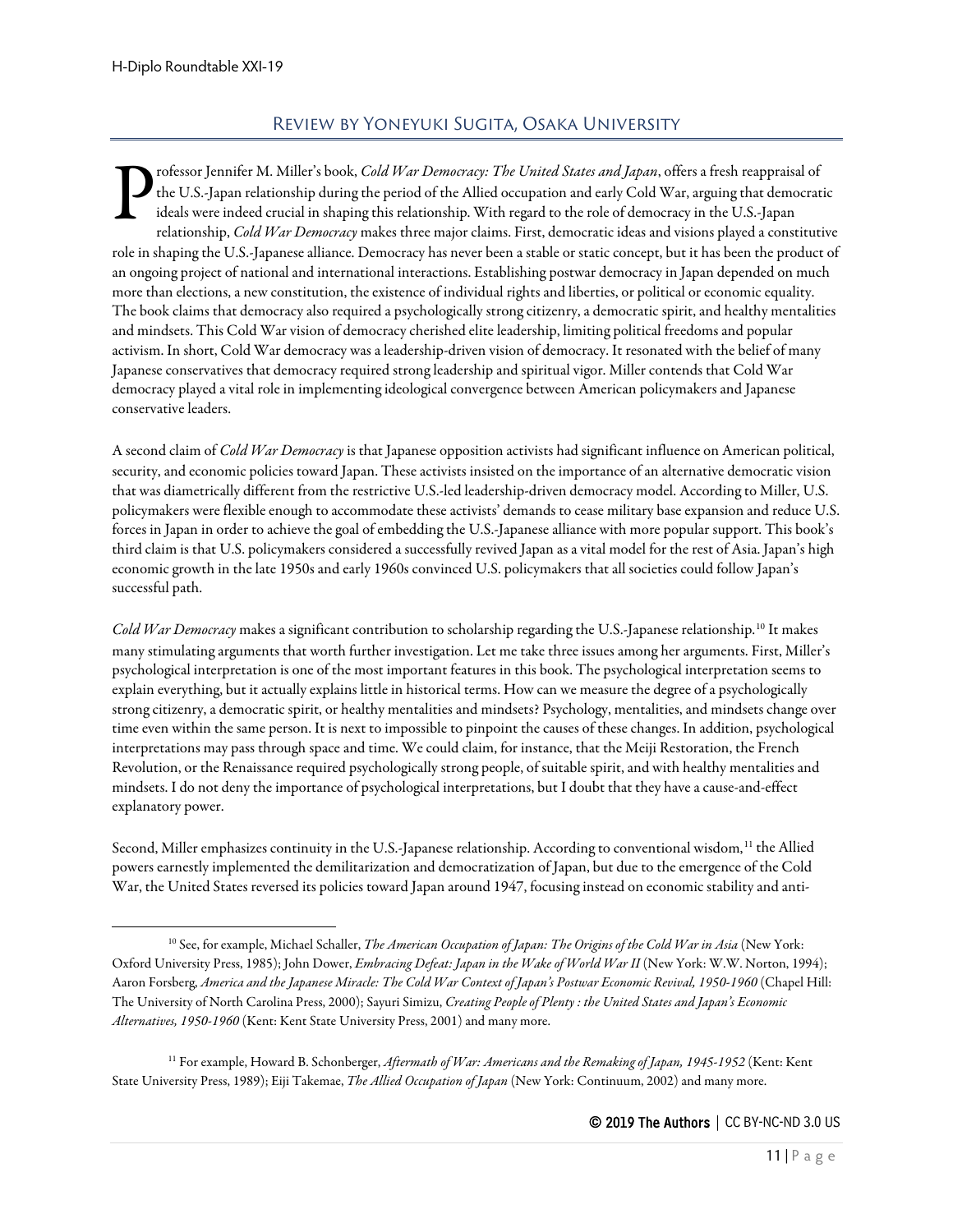Communist mobilization, a policy known as the 'reverse course.' From a psychological perspective, Miller considers this conventional wisdom as insufficient as an explanatory device. Miller concludes that "these policy shifts were not simply a compromise of democracy for the sake of geostrategic calculations; rather, they were part of an ongoing effort to stabilize and secure what they perceived as the democratic mind and 'spirit'" (28). The reverse course brought about dramatic changes to occupation policies, but Miller claims that American policymakers regarded these shifts "as a continuation of wartime plans to influence the Japanese mind toward a universal and democratic future" (58). For Miller, even the creation of the National Police Reserve (NPR) in Japan was not a qualitative change but just part of the intention of U.S. policies toward Japan. Miller asserts that U.S. policymakers "hoped that the NPR would produce the responsible and committed citizens and leaders believed necessary to create a physically, ideologically, and psychologically 'sound' democracy" (72). According to Miller, U.S. policymakers considered the NPR and Japanese democracy as "complementary rather than oppositional" (72).

Miller's argument fits with the interpretations of Takemae Eiji, a prominent scholar on the Allied occupation policy, in that he correctly asserts that the occupation policies from the beginning were fundamentally conservative.<sup>[12](#page-11-0)</sup> I also agree with Miller, not from a psychological and mental perspective, but from the point of view of the U.S. decision-making process. At the start of the Allied occupation, Washington had paid little attention to Asian affairs, giving General Douglas MacArthur, the Supreme Commander for the Allied Powers (SCAP), a relatively free hand in managing Japan. After 1947 or so, the Truman administration gradually shifted the initiatives of occupation policies. The 'course' was not in fact reversed, and the conservative 'course' remained the same. The result was to "shift the initiatives of occupation policies from SCAP to Washington."<sup>[13](#page-11-1)</sup>

This does not necessarily mean that there was no turning point in the U.S.-Japanese relationship in the late 1940s and early 1950s. *Cold War Democracy* contends that economic growth and prosperity in Japan in the late 1950s and 1960s constituted a new source of political stability and democratic legitimacy. However, this kind of economy-first thinking did not suddenly emerge at this time. It actually emerged around 1947 as demilitarization and democratization became more successful than had initially been expected, culminating in the Dodge Line of 1949, a rigid implementation of the balancedbudget program in Japan initiated by Joseph Dodge, a financial adviser to the SCAP., which constituted the most significant turning point. It not only ended inflation and brought stability to the Japanese economy but also led to the rise of power and influence of the financial community to manage a tight-money, balanced-budget economy. The Dodge Line also shifted the U.S. focus in the Japanese economy from a production-first strategy to an export-first program, which led Washington to make deeper and deeper commitments in Asian affairs.<sup>[14](#page-11-2)</sup>

Third, Miller maintains that popular resistance in Japan effectively shaped the U.S. security policies to the effect that the American government to abandoned U.S. military base expansion plans in Japan and reduced U.S. forces in Japan. While this may have been a supplemental cause, it is hard to believe that Japanese popular opposition activism constituted a direct and critical cause of change in U.S. strategic policies. If Miller is right on this, an explanation as to why the popular opposition at this specific time succeeded in shaping U.S. strategic policies is required. I feel that Japanese popular opposition could be a supplementary reason, but U.S. financial constraints and a calming of international tensions in the mid- and late-1950s might also have influenced President Dwight Eisenhower's decision to a greater extent.

<sup>12</sup> Eiji Takemae, *Inside GHQ: The Allied Occupation of Japan and its Legacy* (New York: Continuum, 2002).

<sup>13</sup> Yoneyuki Sugita, *Pitfall or Panacea: The Irony of US Power in Occupied Japan, 1945-1952* (London: Routledge, 2003), 36.

<span id="page-11-2"></span><span id="page-11-1"></span><span id="page-11-0"></span><sup>14</sup> Sugita, *Pitfall or Panacea*; Sugita, "Constrained Rearmament in Japan, 1945-1954: US Strategic Preference for Securing Military Bases and Impact of Japanese Financial Community," in Peter N. Stearns, ed., *Demilitarization in the Contemporary World*  (Urbana: University of Illinois Press, 2013), 89-100.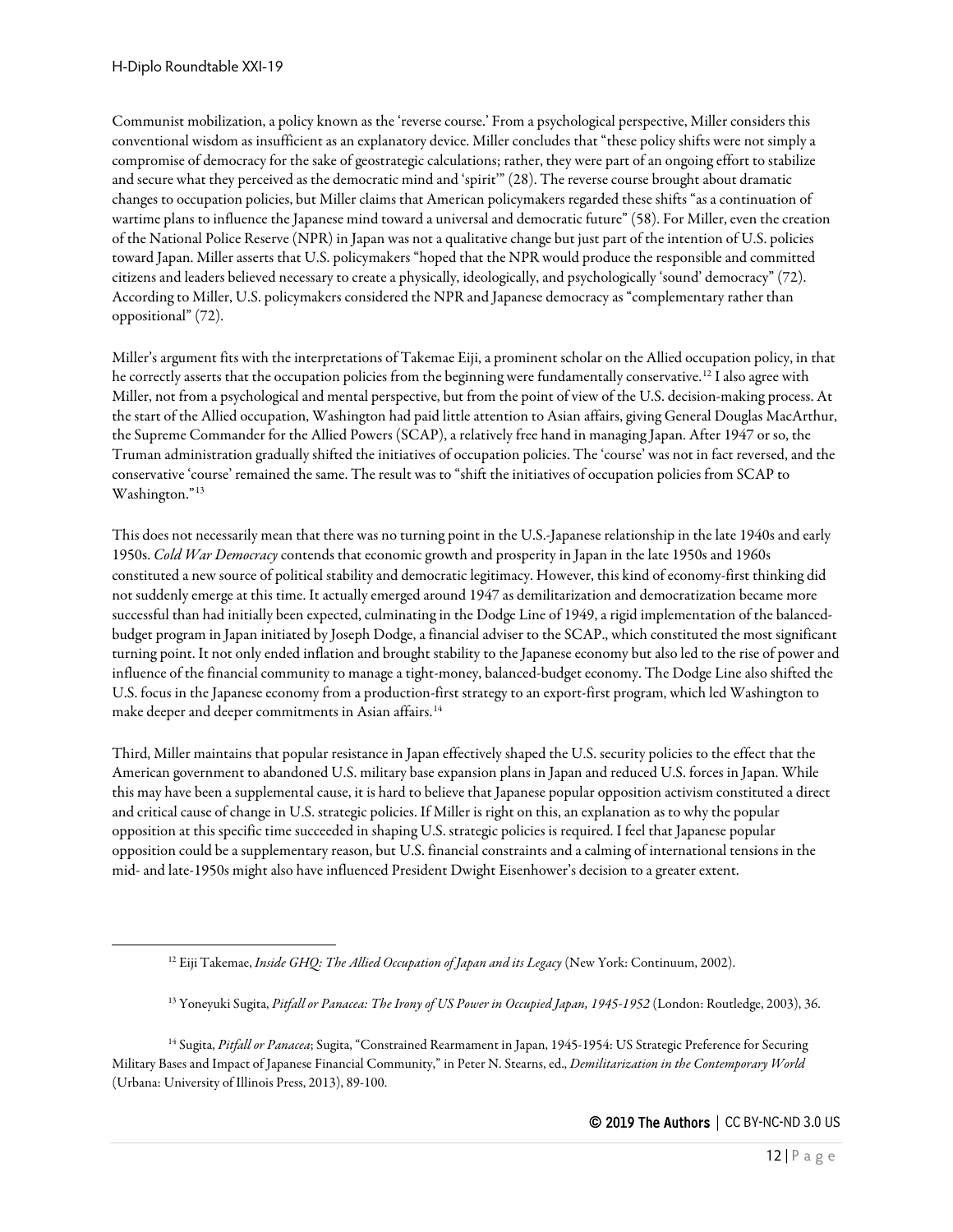As a supplementary point of contention, one wonders how important Japan actually was for Washington in the late 1940s and the early 1950s. Those scholars who study Japan tend to consider Japan as an important element in Washington. Miller writes that officials in the United States, Japan, Europe, and Asia believed that "Japan … was a crucial battleground in shaping the future, where the world would witness the formation, implementation, and consequences of Cold War democracy" (25). Strategically speaking, for the United States in the late 1940s, Western Europe was its first priority, the Near and Middle East its second priority, followed by the Far East. For those who study Japan, including myself, examining Japan from a relativistic standpoint in the global context is essential in providing a more balanced approach to scholarly research and debate.

*Cold War Democracy* demonstrates an innovative approach, making a welcome and stimulating contribution to the study of the U.S.-Japan relationship during the period of the Allied occupation and early Cold War. It is a must- read for students and scholars who are interested in the Cold War.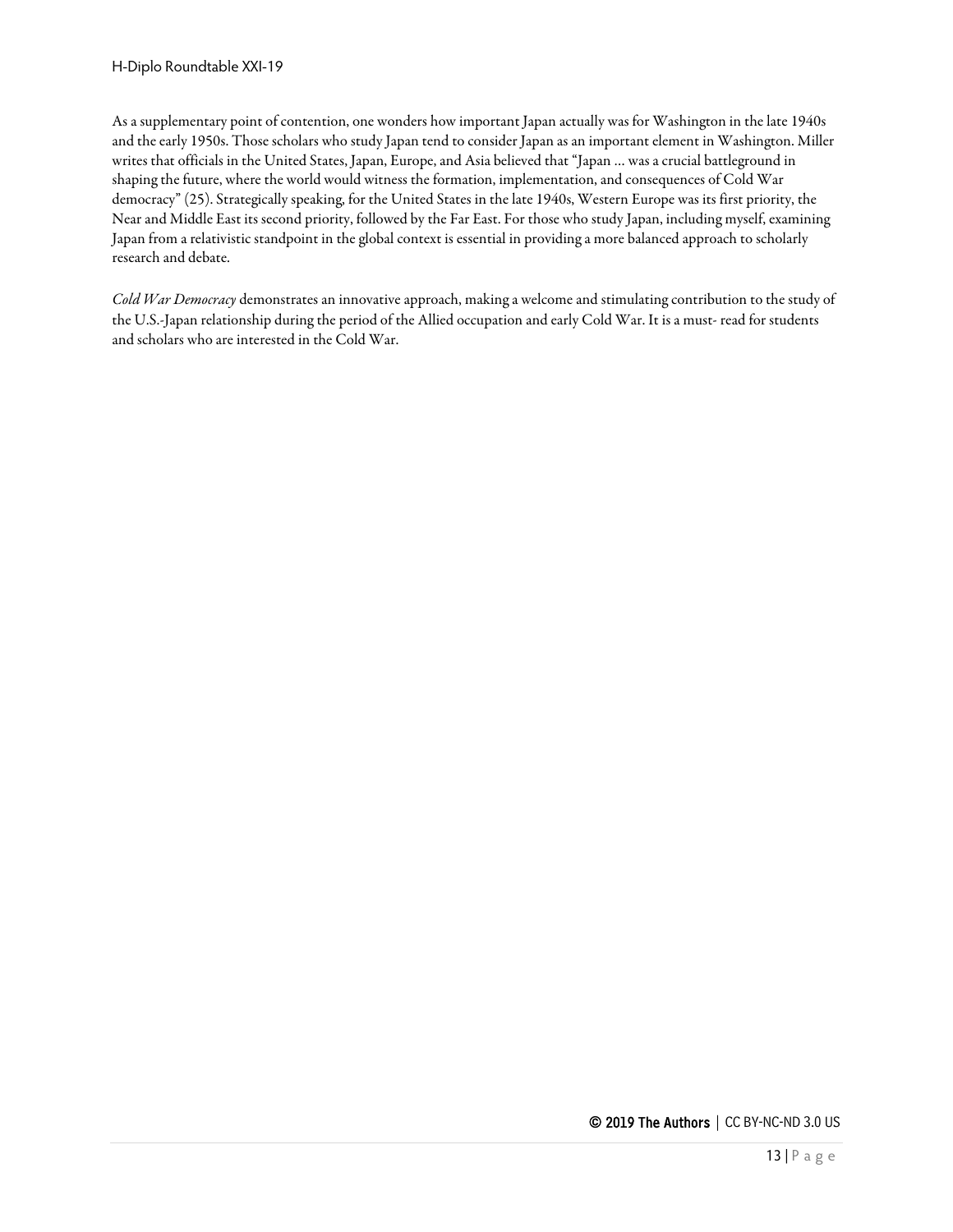# Author's Response by Jennifer M. Miller, Dartmouth College

<span id="page-13-0"></span>want to start by thanking Fintan Hoey, Masami Kimura, and Yoneyuki Sugita for taking the time to carefully and thoughtfully comment on my work. This level of engagement from scholars I respect—and whose work I have relied on  $\mathsf{L}$  in my own research—is both thrilling and humbling. I

*Cold War Democracy* represents my attempt to contribute to and broaden the extensive literature on the development of the postwar U.S.-Japan alliance. Along with analyzing elements of this relationship that have been less explored in the existing English-language literature, particularly the creation of the National Police Reserve, the extensive protests against Tachikawa Air Force base, and U.S.-Japan cooperation in development policy, I had two broader goals.<sup>[15](#page-13-1)</sup> The first was to think critically and carefully about how to historicize understandings of democracy. On the one hand, ideas about democracy in 1945 especially as expressed in the American approach to postwar Japan—seem remarkably straightforward, emphasizing popular representation, the exercise of individual rights and freedoms, and the formation of specific institutions designed to enable this exercise, both political (parliaments) and economic/civil (schools, labor unions, women's groups etc.). Yet in reading my sources, both American and Japanese, I was struck by the extent to which people defined democracy as a much larger, and more inchoate project, one which was drawn from and dependent on the proper psychology, 'state of mind,' and 'spirit.' This way of thinking was both specific to Japan, drawn in part from wartime understandings of Japanese aggression, and widespread, even verging on universal, in the late 1940s and early 1950s. It undergirded the United States' approach to transforming Japan during the U.S. occupation, and American policymakers' understanding of the threat of Communism; only a mentally mobilized and vigilant society could fully confront this "fanatic faith.["16](#page-13-2) Charting the development and consequences of such thinking—which, as Sugita rightly notes, I see as imbued with anti-egalitarian premises and consequences—was a key goal of this book. In doing so, I also sought to complicate some of our understandings of the U.S. occupation of Japan and the U.S.-Japan alliance, particularly the idea that after a few years of genuine—if imperial democratization efforts, the occupation took a turn away from this goal (what historians call 'the reverse course'). While key elements of U.S. occupation policy certainly changed, I argue that there are important continuities in their ideological underpinnings, particularly the idea of a mobilized and vigilant mind and spirit, that helped to facilitate the outcomes (the creation of the National Police Reserve, the Red Purge) that Japanese observers and later scholars have criticized as inherently anti-democratic. I am not claiming that such outcomes were actually democratic in the way we understand this concept today; instead, I claim that that the way many policymakers understood democracy in the early Cold War was harshly limited and not particularly liberatory.

Second, I was inspired by a growing literature that examines similarities in the United States and Japan's governing logics and ideologies in the middle of the twentieth century; these similarities, I argue, fostered both convergence and

<span id="page-13-1"></span><sup>&</sup>lt;sup>15</sup> The English-language literature on the National Police Reserve has expanded considerably in the past few years. See Thomas French, *National Police Reserve: The Origin of Japan's Self-Defense Forces* (Leiden: Brill, 2014), Robert D. Eldridge and Paul Midford, eds., *The Japanese Ground Self-Defense Force: Search for Legitimacy* (New York: Palgrave Macmillan, 2017), and Tomoyuki Sasaki, *Japan's Postwar Military and Civil Society: Contesting a Better Life* (London: Bloomsbury Academic, 2015). The best English language work on the protests against Tachikawa air force base is Dustin Wright, "The Sunagawa Struggle: A Century of Anti-Base Protest in a Tokyo Suburb" (PhD diss., University of California, Santa Cruz, 2015). On Japanese-American development cooperation, see Aaron Stephen Moore, "Japanese Development Consultancies and Postcolonial Power in Southeast Asia: The Case of Burma's Balu Chang Hydropower Project," *East Asian Science, Technology and Society: An International Journal* 8:3 (September 2014), Hiromi Mizuno, Aaron S. Moore, and John DiMoia, eds., *Engineering Asia: Technology, Colonial Development, and the Cold War Order* (New York: Bloomsbury Academic, 2018); and Toshihiro Higuchi, "How U.S. Aid in the 1950s Prepared Japan as a Future Donor," in Jin Sato and Yasutami Shimomura, eds., *The Rise of the Asian Donors: Japan's Impact on the Evolution of Emerging Donors,* ed. (New York: Routledge, 2013).

<span id="page-13-2"></span><sup>&</sup>lt;sup>16</sup> This language comes from NSC-68[, https://www.trumanlibrary.gov/library/research-files/report-national-security-council](https://www.trumanlibrary.gov/library/research-files/report-national-security-council-nsc-68?documentid=NA&pagenumber=8)[nsc-68?documentid=NA&pagenumber=8.](https://www.trumanlibrary.gov/library/research-files/report-national-security-council-nsc-68?documentid=NA&pagenumber=8)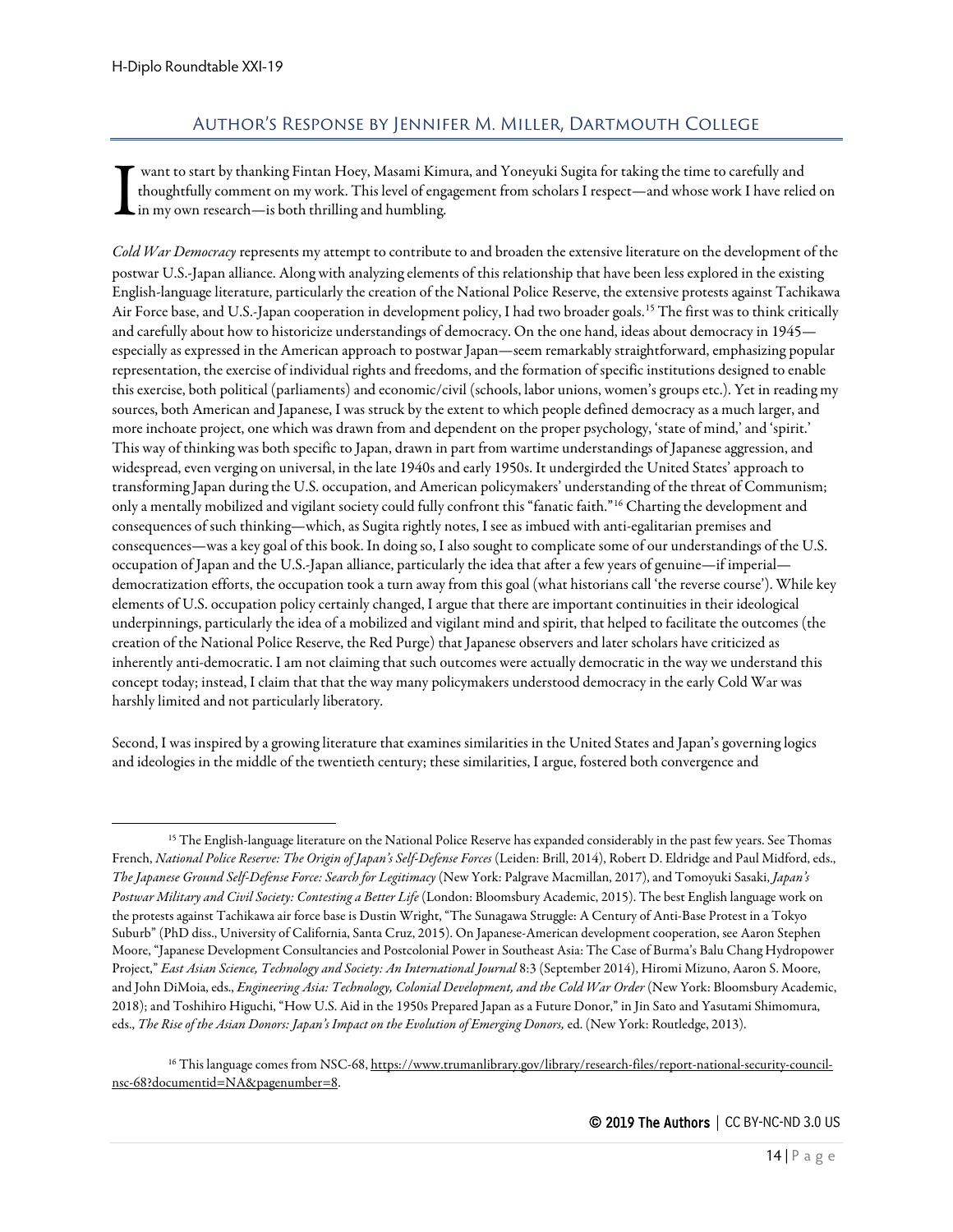contestation.[17](#page-14-0) We should not, of course, overstate these similarities, which risks obscuring the power dynamics of this relationship and flattening these two countries' distinct historical experiences. Yet I was struck by the extent to which a malleable understanding of democracy (and governance more broadly) as mental and psychological was shared and utilized by a variety of political actors, from American policymakers and military leaders to prominent liberal thinkers to Japanese conservative leaders to anti-base activists, even as they sought the realization of very different ends.[18](#page-14-1) This led me to claim that the experiences of World War II and the Cold War fostered new understandings of democracy that crossed the Pacific (and, as my book very briefly addresses, the Atlantic).[19](#page-14-2) Portions of the book, then, examine parallel processes in the United States and Japan, albeit ones facilitated by American hegemony, such legalizing the national security state (through laws like the United States' 1950 McCarran Internal Security Act and Japan's 1952 Subversive Activities Prevention Law) and recasting military power (through programs like Universal Military Training in the United States and the creation of the National Police Reserve in Japan), that policymakers claimed were necessary to strengthening and invigorating democracy. It has long been noted by scholars that the U.S.-Japanese relationship resurrected and repurposed aspects of prewar Japanese ideology and governance (most notably in the decision to preserve the emperor system). I traced the longer consequences of this resurrection through cooperation in productivity programming and development policy. I also considered how Japanese activists who opposed the U.S-Japan alliance believed that a change in Japanese consciousness was a necessary element of their resistance. In doing so, I wanted to treat the contours of the U.S.-Japan alliance as determined by more than American hegemony or geopolitics.<sup>[20](#page-14-3)</sup>

Taken together, the reviews collected by this roundtable offer three main critiques of *Cold War Democracy.* The first is about the impact of this definition of democracy as a 'state of mind.' Both Kimura and Sugita question how much explanatory power this framework has, and wonder if it is possible to trace its impact on actual policymaking. Could it be that other factors, such as military considerations or economic calculations, were more important for postwar policy? Does my emphasis on ideology and modes of thinking lead me to downgrade the importance of institutional change? While it is true that I do not discuss all occupation reforms, my book does trace significant institutional manifestations of this thinking, especially the creation of Japan's postwar defense forces, which I believe has been underemphasized in existing literature about this alliance. The specific ways in which remilitarization and rearmament unfolded, I claim, shows that policy and ideology are mutually constituted; rather than ideas shaping policy, I argue, they engage in a process of remaking each other, enabling outcomes that policymakers once dismissed as unthinkable. Similarly, Sugita questions if we can really use psychological 'spirit' as a measurement of democratic progress. Such claims, which can seem like hyperbole or offhand assertions, were vague, malleable, and often ahistorical. Yet the very fact that such talk was incredibly common at the time merits serious attention to its usage as a key ideological mechanism organizing and legitimizing the exercise of American

<span id="page-14-1"></span><sup>18</sup> For explorations of Japanese leaders and intellectuals thinking in such terms, both pre and post-World War II, see Sheldon Garon, *Molding Japanese Minds: The State in Everyday Life* (Princeton: Princeton University Press, 1997), J. Victor Koschmann, *Revolution and Subjectivity in Postwar Japan* (Chicago: University of Chicago Press, 1996), and Max M. Ward, *Thought Crime: Ideology and State Power in Interwar Japan* (Durham: Duke University Press, 2019). For a similar emphasis on "national spirit" in a Chinese context, see Maggie Clinton, *Revolutionary Nativism: Fascism and Culture in China, 1925 – 1937* (Durham: Duke University Press, 2017).

<span id="page-14-2"></span><sup>19</sup> For similar explorations in a transatlantic context, see Daniel Bessner, *Democracy in Exile: Hans Speier and the Rise of the Defense Intellectual* (Ithaca: Cornell University Press, 2018), and Udi Greenberg, *The Weimar Century: German Emigres and the Ideological Origins of the Cold War* (Princeton: Princeton University Press, 2014).

<span id="page-14-3"></span><sup>20</sup> See, for example, John W. Dower, *Embracing Defeat: Japan in the Wake of World War II* (New York: W.W. Norton, 1999), and John Swenson-Wright, *United States Security and Alliance Policy Towards Japan, 1945–1960* (Stanford: Stanford University Press, 2005).

© 2019 The Authors | CC BY-NC-ND 3.0 US

<span id="page-14-0"></span><sup>17</sup> See, for example, Takashi Fujitani, *Race for Empire: Koreans as Japanese and Japanese as Americas during World War II*  (Berkeley: University of California Press, 2011), and Yukiko Koshiro, *Trans-Pacific Racisms and the U.S. Occupation of Japan* (New York: Columbia University Press, 1999).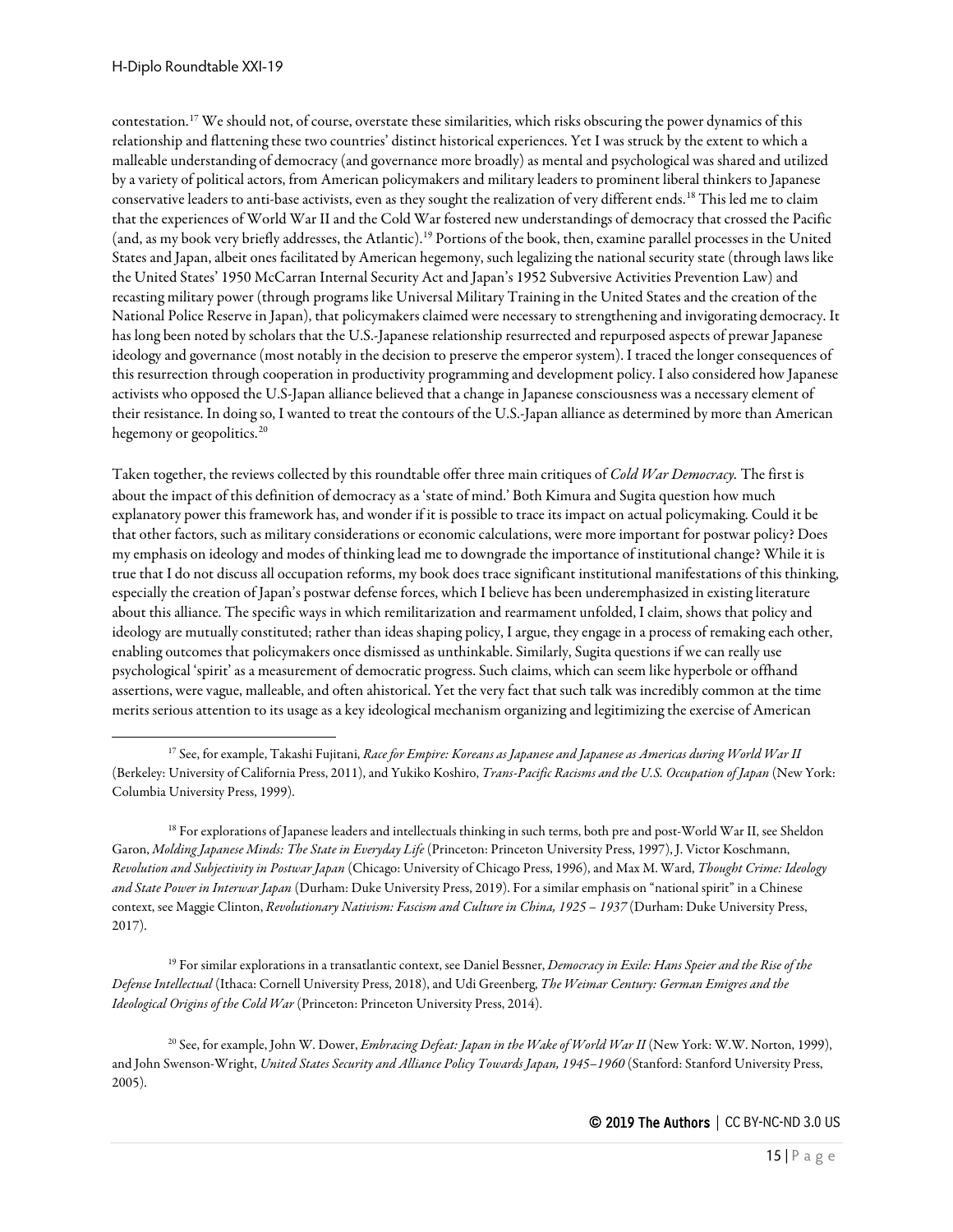power. We need to understand why so many commentators, policymakers, and military leaders expressed their thinking through such language and analyze what political options it opened and enabled and which possibilities it foreclosed. Indeed, I agree with Sugita that we should reject such an understanding of democracy today, yet in order to do so, we need to better understand its historical origins and consequences. As I noted in my conclusion, this is not a theoretical issue but a very relevant one: the George W. Bush administration, after all, justified its 2003 invasion of Iraq in remarkably similar terms about liberating the human 'spirit.' Countering such logic requires more than dismissing its claims as hypocritical or superficial.

Second, the reviewers wondered how well my discussion of the United States' economic plans for Japan fit into my larger framework and discussions. Specifically, the last chapter of the book examines American productivity programming in Japan, the ways in which such programming continued to emphasize psychological transformation, and Japanese-American cooperation in development policies that sought to promote productivity efforts throughout Asia in the early 1960s. Hoey questions if these efforts are really part of the same intellectual genealogy as occupation-era democratization efforts, Japanese rearmament, and the U.S-Japan security alliance, while Sugita wonders if my timeline should have started earlier, during the late 1940s. Both reviewers are right to note that the timeline of the book shifts with this last chapter; the policies and efforts described in this chapter are not so much a simple outgrowth of what came before, but an effort that proceeded in parallel with the events detailed in other chapters on thelate 1940s and 1950s, with similar occupation-era roots (some of which I detail very briefly at the beginning of the chapter). This, however, seems to only confirm my claim that productivity programming shared key conceptual frameworks with postwar and Cold War conceptions of democracy and security. U.S. thinking about the need to revive Japan's economy (specifically the 1949 Dodge Line, when the U.S. occupation authorities imposed severe economic retrenchment policies on Japan) coincided with the occupation's turn against Communism and the beginning of American debates over Japanese rearmament. It thus had similar emphases, particularly the need for psychological transformation to create a "modern," individualistic subjectivity that participated in and strengthened American (specifically, capitalist) hegemony and was resistant to Communist incursion. American evangelists of productivity and development understood this subjectivity as not simply economic but also political, which was especially apparent in their outreach to labor unions. Our difference here may ultimately involve one of timing and semantics; taken together, these different variants of U.S. policy demonstrate the overarching and all-encompassing nature of the attempted American project in Japan.

Third, Kimura questions whether my book's depiction of Japanese politics is too reliant on an un-nuanced dichotomy between progressives and conservatives, and wonders if conservatives should be a bigger part of this story. I completely agree with this critique. Reflecting on this issue, I think, demonstrates how both the taxonomies I use and my over-emphasis of the Japanese left are a clear case of the ways in which one's training and archives shape one's narrative. As a scholar of U.S. foreign relations by training, I started this project with the goal of examining the origins of the U.S.-Japan alliance and tracing Japanese agency against and within this alliance. Beginning my work with American sources, I was struck by the extent to which U.S. policymakers worried about Japanese protests in the second half of the 1950s, where they starkly differentiated between the Japanese left and Japan's conservative leaders. My perspective also reflected a large Englishlanguage secondary literature, which has traced many aspects of postwar Japanese activism and the development of the postwar left, even as conservatives dominated postwar Japanese elections.[21](#page-15-0) Thus even though my book did seek to transcend some traditional dichotomies—for example, by noting how people on all sides equated democracy with the expression of proper psychology and spirit—it also replicated some of my protagonists' perspectives. Perhaps more important, my book does not fully address a crucial conundrum of modern Japanese history: how did Japanese conservatism change or not change after World War II and how did it deal with the legacies of a deadly and disastrous war? From politicians such as

<span id="page-15-0"></span><sup>21</sup> See, for example, Simon Andrew Avenell, *Making Japanese Citizens: Civil Society and the Mythology of the* Shimin *in Postwar Japan* (Berkeley: University of California Press, 2010), Adam Bronson, *One Hundred Million Philosophers: Science of Thought and the Culture of Democracy in Postwar Japan* (Honolulu: University of Hawai'i Press,2016), James J. Orr, *The Victim as Hero: Ideologies and Peace and National Identity in Postwar Japan* (Honolulu: University of Hawai'i Press, 2001), Wesley Sasaki-Uemura, *Organizing the Spontaneous: Citizen Protest in Postwar Japan* (Honolulu: University of Hawai'i Press, 2001), and Mari Yamamoto, *Grassroots Pacifism in Postwar Japan: The Rebirth of a Nation* (New York: RoutledgeCurzon, 2004).